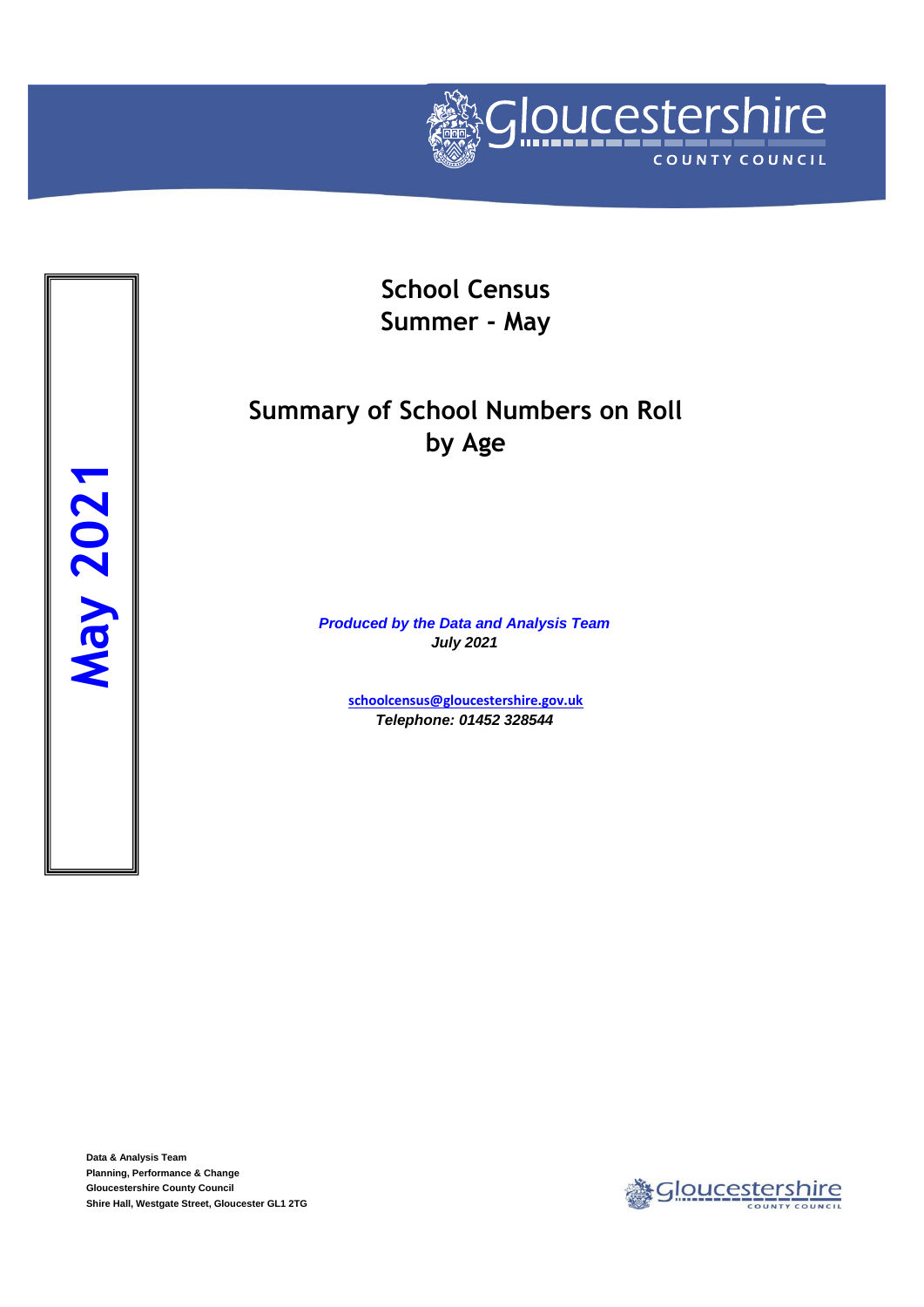## **Summary of Number On Roll by Age - All Schools May 2021 Pupil Census**

| Sector                 | <3           |           |      |      |      |      |           | 10       |      |      | 19<br>د، | 14  | 15        | 16   |      | 18  | $19+$ | <b>ITotal</b> |
|------------------------|--------------|-----------|------|------|------|------|-----------|----------|------|------|----------|-----|-----------|------|------|-----|-------|---------------|
| Primary                | 1RE<br>1 U J | 6630      | 6637 | 6731 | 6759 |      | 7018 6892 | 6816     | 19   |      |          |     |           |      |      |     |       | 47502         |
| Secondary              |              |           |      |      |      |      |           | <u>.</u> | 7084 | 7246 | 6758     |     | 6559 6258 | 3335 | 2960 | 126 |       | 40330         |
| Special                |              | EA.<br>Э. | 62   | 76   | 78   | 90   | 90        | 116      | 150  | 144  | 133      | 114 | 117       | つに   | 23   | 31  |       | 1317          |
| Gloucestershire Totals |              | 6681      | 6699 | 6807 | 6837 | 7108 | 6982      | 6934     | 7253 | 7390 | 6891     |     | 6673 6375 | 3370 | 2983 | 157 |       | 89149         |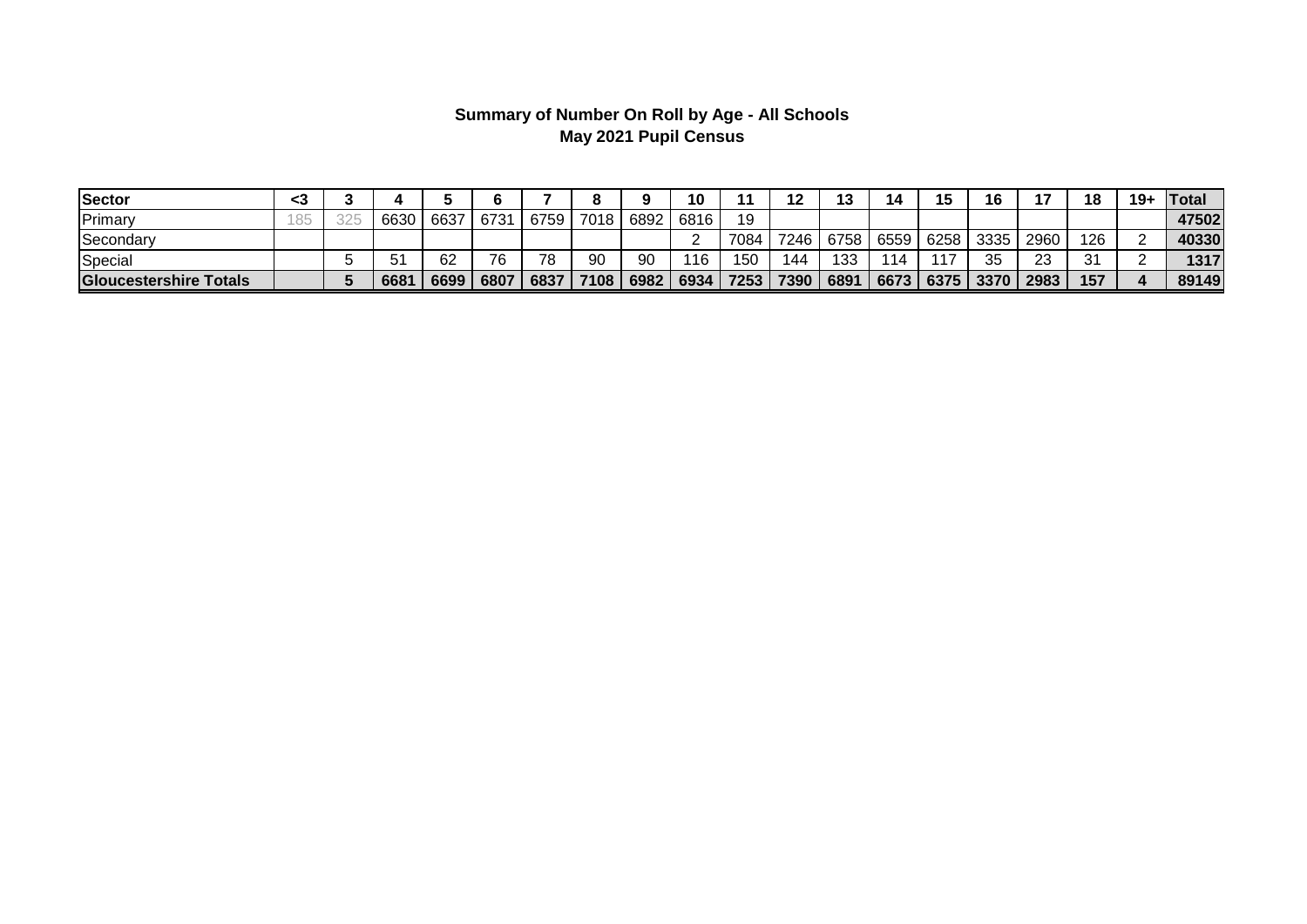#### **NOR by Age - Primary Schools May 2021 Pupil Census**

| <b>Estab</b> | <b>School</b>                                                                                 | $\mathbf{1}$ | $\mathbf{2}$ | 3  | 4              | 5                | 6                | $\overline{\mathbf{r}}$ | 8                    | $\pmb{9}$               | 10                   | 11                             | <b>Total</b> |
|--------------|-----------------------------------------------------------------------------------------------|--------------|--------------|----|----------------|------------------|------------------|-------------------------|----------------------|-------------------------|----------------------|--------------------------------|--------------|
| 2172         | Abbeymead Primary School                                                                      |              |              |    | 60             | 60               | 61               | 60                      | 86                   | 59                      | 60                   |                                | 446          |
| 3334<br>3308 | Amberley Parochial Primary School<br>Ampney Crucis C of E Primary School                      |              |              |    | 11<br>13       | 15<br>15         | 15<br>11         | 15<br>13                | 15<br>13             | 15<br>10                | 15<br>14             |                                | 101<br>89    |
| 5205         | Andoversford Primary School                                                                   |              |              |    | 6              | 13               | 8                | 11                      | 16                   | 16                      | $\overline{7}$       |                                | 77           |
| 3323         | Ann Cam C of E Primary School                                                                 |              |              |    | 15             | 14               | 12               | 11                      | 14                   | 14                      | 14                   |                                | 94           |
| 3069         | Ann Edwards C of E Primary School                                                             |              |              |    | 31             | 28               | 41               | 39                      | 32                   | 35                      | 40                   |                                | 246          |
| 2040         | Ashchurch Primary School                                                                      |              |              |    | 21             | 18               | 18               | 15                      | 23                   | 21                      | 19                   |                                | 135          |
| 3086         | Ashleworth C of E Primary School                                                              |              |              |    | $\overline{1}$ | $\overline{7}$   | 6                | 3                       | 6                    | 5                       | 3                    |                                | 31           |
| 2041<br>3018 | Avening Primary School<br>Aylburton C of E Primary School                                     |              |              |    | 14<br>10       | 15<br>10         | 16<br>10         | 17<br>11                | 16<br>6              | 15<br>11                | 14<br>10             |                                | 107<br>68    |
| 3365         | Barnwood C of E Primary School                                                                |              |              |    | 29             | 29               | 29               | 26                      | 29                   | 31                      | 30                   |                                | 203          |
| 2171         | Beech Green Primary School                                                                    |              |              |    | 54             | 58               | 60               | 54                      | 61                   | 60                      | 60                   |                                | 407          |
| 2165         | <b>Benhall Infant School</b>                                                                  |              |              |    | 60             | 61               | 60               |                         |                      |                         |                      |                                | 181          |
| 2043         | <b>Berkeley Primary School</b>                                                                |              | 11           | 22 | 28             | 27               | 29               | 22                      | 29                   | 20                      | 26                   |                                | 181          |
| 2103<br>3019 | Berry Hill Primary School                                                                     |              |              |    | 30<br>3        | 29<br>6          | 24<br>3          | 27<br>5                 | 28<br>$\overline{7}$ | 31<br>4                 | 16<br>6              | $\mathbf{1}$<br>$\overline{2}$ | 186<br>36    |
| 2056         | Bibury C of E Primary School<br><b>Birdlip Primary School</b>                                 |              |              |    | 16             | 15               | 16               | 15                      | 16                   | 14                      | 16                   |                                | 108          |
| 2135         | <b>Bishops Cleeve Primary Academy</b>                                                         |              |              |    | 89             | 73               | 93               | 86                      | 93                   | 89                      | 90                   |                                | 613          |
| 3020         | Bisley Blue Coat C of E Primary School                                                        |              |              |    | 5              | 10               | 14               | $\overline{7}$          | 14                   | 15                      | 16                   |                                | 81           |
| 2042         | <b>Blakeney Primary School</b>                                                                |              |              |    | 18             | 17               | 13               | 15                      | 18                   | 16                      | 18                   |                                | 115          |
| 2045         | <b>Bledington School</b>                                                                      |              |              |    | 14             | 10               | 13               | 5                       | 11                   | 10                      | 10                   |                                | 73           |
| 3021<br>5204 | Blockley C of E Primary School<br>Blue Coat C of E Primary School                             |              |              |    | 20<br>45       | 17<br>36         | 16<br>39         | 24<br>44                | 21<br>48             | 21<br>44                | 26<br>50             |                                | 145<br>306   |
| 2046         | Bourton-on-the-Water Primary School                                                           |              |              |    | 44             | 38               | 24               | 39                      | 46                   | 43                      | 44                   | $\overline{2}$                 | 280          |
| 2104         | Bream C of E Primary School                                                                   |              |              |    | 25             | 21               | 16               | 19                      | $\overline{22}$      | $\overline{22}$         | 25                   |                                | 150          |
| 3335         | Brimscombe C of E Primary School                                                              |              |              |    | 12             | $\boldsymbol{9}$ | 11               | 16                      | 16                   | 16                      | 16                   |                                | 96           |
| 2001         | <b>Brockworth Primary Academy</b>                                                             |              |              |    | 32             | 49               | 36               | 48                      | 42                   | 35                      | 44                   |                                | 286          |
| 3311         | Bromesberrow St. Mary's C of E Primary School                                                 |              |              |    | 10             | 8                | 6                | 10                      | 8                    | 12                      | $\overline{7}$       |                                | 61           |
| 3315<br>2134 | Bussage C of E Primary School<br><b>Callowell Primary School</b>                              |              |              |    | 30<br>16       | 27<br>24         | 28<br>16         | 31<br>21                | 29<br>29             | 31<br>23                | 30<br>27             |                                | 206<br>156   |
| 2008         | Calton Primary School                                                                         |              |              |    | 80             | 81               | 76               | 79                      | 91                   | 90                      | 89                   |                                | 586          |
| 2143         | Cam Everlands Primary School                                                                  |              |              |    | 29             | 29               | 30               | 30                      | 30                   | 30                      | 29                   |                                | 207          |
| 3313         | Cam Hopton C of E Primary School                                                              |              |              |    | 30             | 30               | 31               | 25                      | 29                   | 31                      | 29                   |                                | 205          |
| 2138         | Cam Woodfield Infant School                                                                   |              |              |    | 43             | 44               | 47               | $\mathbf{1}$            |                      |                         |                      |                                | 135          |
| 2058         | Cam Woodfield Junior School                                                                   |              |              |    |                |                  |                  | 43                      | 49                   | 36                      | 51                   |                                | 179          |
| 5220<br>2117 | Carrant Brook Junior School<br>Cashes Green Primary School                                    |              |              |    | 24             | 29               | 30               | 49<br>29                | 36<br>31             | 45<br>31                | 32<br>31             |                                | 162<br>205   |
| 2132         | Castle Hill Primary School                                                                    |              |              |    | 30             | 30               | 30               | 29                      | 32                   | 30                      | 30                   |                                | 211          |
| 2050         | Chalford Hill Primary School                                                                  |              |              |    | 21             | 27               | 28               | 29                      | 32                   | 31                      | 30                   |                                | 198          |
| 5207         | Charlton Kings Infant Academy                                                                 |              |              |    | 87             | 92               | 88               | $\overline{\mathbf{c}}$ |                      |                         |                      |                                | 269          |
| 5206         | Charlton Kings Junior Academy                                                                 |              |              |    |                |                  |                  | 94                      | 93                   | 94                      | 93                   |                                | 374          |
| 2080         | <b>Chesterton Primary School</b>                                                              |              | 26           | 35 | 23             | 22               | 31               | 17                      | 28                   | 20                      | 19                   |                                | 160          |
| 3314<br>5215 | Christ Church C of E Primary School (Chalford)<br>Christ Church C of E Primary School (Chelt) |              |              |    | 30             | 31               | 31               | 3<br>32                 | 5<br>29              | 3<br>34                 | $\overline{4}$<br>30 |                                | 15<br>217    |
| 2051         | Churcham Primary School                                                                       |              |              |    | 6              | 6                | 8                | $\overline{4}$          | $\overline{7}$       | 8                       | $\overline{7}$       |                                | 46           |
| 2052         | Churchdown Parton Manor Infant School                                                         |              |              |    | 56             | 48               | 60               |                         |                      |                         |                      |                                | 164          |
| 2122         | Churchdown Parton Manor Junior School                                                         |              |              |    |                |                  |                  | 58                      | 61                   | 54                      | 46                   |                                | 219          |
| 2144         | Churchdown Village Infant Academy                                                             |              |              |    | 61             | 59               | 61               | $\mathbf{1}$            |                      |                         |                      |                                | 182          |
| 2053<br>3375 | Churchdown Village Junior School<br><b>Cirencester Primary School</b>                         |              |              |    | 30             | 47               | 49               | 60<br>46                | 57<br>44             | 63<br>58                | 58<br>54             | $\mathbf{1}$                   | 238<br>329   |
| 2036         | Clearwater                                                                                    |              |              |    | 21             | 26               | 16               | 30                      |                      |                         |                      |                                | 93           |
| 3053         | Clearwell C of E Primary School                                                               |              |              |    | 10             | 5                | 4                | 10                      | 5                    | 12                      | $\overline{4}$       |                                | 50           |
| 2039         | Coaley C of E Primary School                                                                  |              |              |    | 11             |                  | 6                | 3                       | 9                    | 9                       | 10                   |                                | 55           |
| 2106         | Coalway Community Infant School                                                               |              |              |    | 60             | 47               | 59               |                         |                      |                         |                      |                                | 166          |
| 2105         | Coalway Junior School                                                                         |              |              |    |                |                  |                  | 56                      | 51                   | 61                      | 58                   |                                | 226          |
| 3027<br>3017 | Coberley C of E Primary School<br>Cold Aston C of E Primary School                            |              |              |    | 10<br>15       | 9<br>8           | 9<br>8           | 10<br>15                | 10<br>14             | 12<br>13                | 12<br>10             |                                | 72<br>83     |
| 2175         | Coney Hill Community Primary School                                                           |              |              |    | 30             | 29               | 30               | 60                      | 30                   | 60                      | 30                   |                                | 269          |
| 2185         | Coopers Edge Primary School                                                                   |              |              |    | 58             | 63               | 59               | 59                      | 58                   | 62                      | 51                   |                                | 410          |
| 3322         | Cranham C of E Primary School                                                                 |              |              |    | 9              | 8                | 9                | 8                       | 8                    | $\overline{\mathbf{4}}$ | $9$                  |                                | 55           |
| 3030         | Deerhurst & Apperley C of E Primary School                                                    |              |              |    | 11             | 11               | 11               | 12                      | 8                    | 13                      | 12                   |                                | 78           |
| 2034<br>2030 | Dinglewell Infant School<br>Dinglewell Junior School                                          |              |              |    | 90             | 86               | 89               | $\mathbf{1}$<br>90      | 90                   | 91                      | 89                   |                                | 266<br>360   |
| 3087         | Down Ampney C of E Primary School                                                             |              |              |    | 3              | 5                | 9                | $\mathbf{1}$            | 8                    | $\,6$                   | 6                    |                                | 38           |
| 2093         | Drybrook Primary School                                                                       | 5            | 11           | 8  | 13             | 14               | $\boldsymbol{9}$ | 12                      | 14                   | 20                      | 13                   |                                | 95           |
| 2147         | <b>Dunalley Primary School</b>                                                                |              |              |    | 56             | 60               | 59               | 56                      | 61                   | 55                      | 60                   |                                | 407          |
| 2009         | Dursley C of E Primary Academy                                                                |              |              |    | 45             | 44               | 34               | 40                      | 46                   | 42                      | 44                   |                                | 295          |
| 2044         | Eastcombe Primary School                                                                      |              |              |    | 7              | 5                | $\overline{2}$   | 11                      | 14                   | 11                      | 13                   |                                | 63           |
| 2068<br>2107 | <b>Eastington Primary School</b><br><b>Ellwood Community Primary School</b>                   |              |              |    | 20<br>20       | 19<br>21         | 20<br>19         | 20<br>19                | 20<br>21             | 20<br>21                | 20<br>19             |                                | 139<br>140   |
| 2013         | Elmbridge Primary School                                                                      |              |              |    | 90             | 89               | 90               | 88                      | 91                   | 88                      | 86                   | 1                              | 623          |
| 3034         | English Bicknor C of E Primary School                                                         |              |              |    | 8              | 5                | $\overline{2}$   | 11                      | 9                    | 11                      | 10                   |                                | 56           |
| 3035         | Fairford C of E Primary School                                                                |              |              |    | 36             | 50               | 44               | 53                      | 32                   | 31                      | 42                   |                                | 288          |
| 3061         | Field Court C of E Infant School                                                              | 6            | 32           | 66 | 89             | 90               | 90               |                         |                      |                         |                      |                                | 269          |
| 2168         | Field Court Junior School                                                                     |              |              |    |                |                  |                  | 88                      | 89                   | 88                      | 90                   |                                | 355          |
| 2200         | <b>Finlay Community Primary School</b>                                                        |              |              |    | 60             | 59               | 60               | 30                      | 59<br>64             | 30                      | 30                   |                                | 328          |
| 2061<br>2136 | Forest View Primary School<br>Foxmoor Primary School                                          |              |              |    | 51<br>37       | 48<br>38         | 51<br>38         | 45<br>39                | 38                   | 59<br>40                | 57<br>37             |                                | 375<br>267   |
| 2177         | Gardners Lane Primary School                                                                  |              |              |    | 32             | 33               | 38               | 43                      | 33                   | 43                      | 46                   |                                | 268          |
| 2137         | <b>Gastrells Community Primary School</b>                                                     |              |              |    | 15             | 26               | 28               | 26                      | 26                   | 25                      | 30                   |                                | 176          |
| 5211         | Glebe Infant School                                                                           |              |              |    | 47             | 44               | 44               |                         |                      |                         |                      |                                | 135          |
| 2142         | <b>Glenfall Community Primary School</b>                                                      |              |              |    | 28             | 30               | 28               | 32                      | 30                   | 30                      | 31                   |                                | 209          |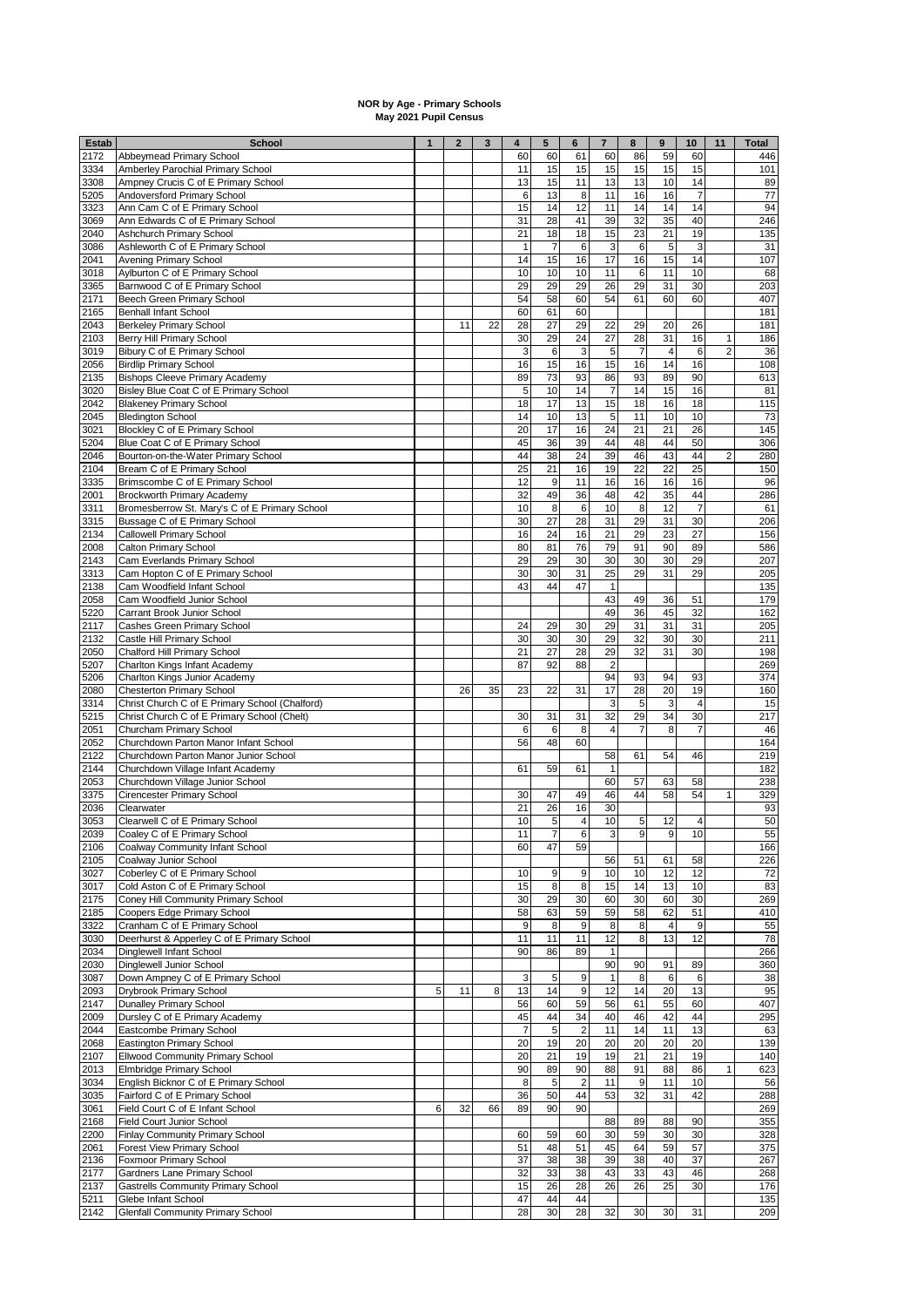| Estab        | <b>School</b>                                                          | $\mathbf{1}$ | $\mathbf{2}$   | 3  | 4              | 5              | 6        | $\overline{7}$       | 8                | $\pmb{9}$      | 10                      | 11 | <b>Total</b> |
|--------------|------------------------------------------------------------------------|--------------|----------------|----|----------------|----------------|----------|----------------------|------------------|----------------|-------------------------|----|--------------|
| 2150         | Gloucester Road Primary School                                         |              |                |    | 30             | 29             | 29       | 30                   | 28               | 27             | 32                      |    | 205          |
| 2069         | Gotherington Primary Academy                                           |              |                |    | 29             | 31             | 31       | 30                   | 28               | 33             | 28                      | 1  | 211          |
| 2063         | <b>Grange Primary School</b>                                           |              |                |    | 43             | 35             | 36       | 42                   | 46               | 42             | 44                      |    | 288          |
| 2181         | <b>Grangefield Primary School</b>                                      |              |                |    | 59             | 60             | 60       | 60                   | 47               | 50             | 32                      |    | 368          |
| 2151         | Greatfield Park Primary School                                         |              |                |    | 30             | 30             | 30       | 58                   | 30               | 30             | 30                      |    | 238          |
| 2113         | <b>Gretton Primary School</b>                                          |              |                |    | 14             | 16             | 15<br>55 | 11<br>60             | 15<br>81         | 16<br>60       | 14<br>60                |    | 101<br>420   |
| 3326<br>3039 | Hardwicke Parochial Primary School<br>Haresfield C of E Primary School |              |                |    | 45<br>17       | 59<br>15       | 15       | 15                   | 15               | 15             | 14                      |    | 106          |
| 2025         | Harewood Infant School                                                 |              |                |    | 89             | 83             | 82       |                      |                  |                |                         |    | 254          |
| 2026         | Harewood Junior School                                                 |              |                |    |                |                |          | 87                   | 89               | 85             | 76                      |    | 337          |
| 3040         | Hartpury C of E Primary School                                         |              |                |    | 17             | 14             | 14       | 15                   | 14               | 12             | 13                      |    | 99           |
| 2005         | Hatherley Infant School                                                |              |                |    | 37             | 39             | 36       |                      |                  |                |                         |    | 112          |
| 3041         | Hatherop C of E Primary School                                         |              |                |    | 11             | 13             | 12       | 10                   | 12               | 11             | 11                      |    | 80           |
| 3011         | Hempsted C of E Primary School                                         |              |                |    | 29             | 29             | 29       | 30                   | 31               | 31             | 30                      |    | 209          |
| 5219         | Heron Primary School                                                   |              |                |    | 60             | 60             | 60       | 56                   | 60               | 60             | 56                      |    | 412          |
| 2178         | Hester's Way Primary School                                            |              |                |    | 21             | 27             | 30       | 24                   | 23               | 19             | 28                      |    | 172          |
| 3084         | Highnam C of E Primary Academy                                         |              |                |    | 29             | 31             | 32       | 30                   | 30               | 32             | 31                      |    | 215          |
| 3367         | Hillesley C of E Primary School                                        |              |                |    | $\overline{7}$ | 6              | 3        | 6                    | $\overline{4}$   | 5              | $\overline{4}$          |    | 35           |
| 2028         | <b>Hillview Primary School</b>                                         |              |                |    | 29             | 31             | 30       | 29                   | 30               | 30             | 31                      |    | 210          |
| 3316         | Holy Apostles C of E Primary School                                    |              |                |    | 30             | 30             | 30       | 29                   | 33               | 30             | 30                      |    | 212          |
| 3093         | Holy Trinity C of E Primary School                                     |              |                |    | 26             | 29             | 28       | 30                   | 24               | 28             | 27                      |    | 192          |
| 2184         | Hope Brook C of E Primary School                                       |              |                |    | 18<br>9        | 17<br>16       | 18<br>8  | 18<br>17             | 16<br>12         | 17<br>20       | 17<br>14                |    | 121<br>96    |
| 3327<br>3328 | Horsley C of E Primary School<br>Huntley C of E Primary School         |              |                |    | 12             | 11             | 14       | 12                   | 14               | 14             | 15                      |    | 92           |
| 2022         | Hunts Grove Primary Academy                                            |              | 15             | 23 | 47             | 27             | 30       | 30                   | 30               | 18             | 12                      |    | 193          |
| 2145         | Innsworth Infant School                                                |              |                |    | 34             | 34             | 45       |                      |                  |                |                         |    | 113          |
| 2118         | Innsworth Junior School                                                |              |                |    |                |                |          | 34                   | 35               | 43             | 37                      |    | 149          |
| 3374         | <b>Isbourne Valley Primary School</b>                                  |              |                |    | 15             | $\overline{7}$ | 14       | 11                   | 12               | 10             | 14                      |    | 83           |
| 2073         | Kemble Primary School                                                  |              |                |    | 15             | 16             | 16       | 14                   | 12               | 16             | 13                      |    | 102          |
| 3042         | Kempsford C of E Primary School                                        |              |                |    | 12             | 14             | 15       | 16                   | 11               | 12             | 14                      |    | 94           |
| 3372         | King's Stanley C of E Primary School                                   |              |                |    | 29             | 30             | 30       | 27                   | 28               | 31             | 30                      |    | 205          |
| 3010         | Kingsholm C of E Primary School                                        |              |                |    | 84             | 74             | 86       | 82                   | 90               | 84             | 90                      |    | 590          |
| 3373         | Kingsway Primary School                                                |              |                |    | 60             | 57             | 58       | 57                   | 58               | 57             | 59                      |    | 406          |
| 2075         | Kingswood Primary School                                               |              |                |    | 12             | 18             | 15       | 17                   | 20               | 18             | 17                      |    | 117          |
| 3101         | Lakefield C of E Primary School                                        |              |                |    | 30             | 28             | 30       | 29                   | 32               | 32             | 32                      |    | 213          |
| 2160         | Lakeside Primary School                                                |              |                |    | 90             | 70             | 79       | 87                   | 83               | 81             | 73                      |    | 563          |
| 3094         | Leckhampton C of E Primary School                                      |              |                |    | 89             | 89             | 86       | 64                   | 60               | 88             | 61                      |    | 537          |
| 2047         | Leighterton Primary School                                             |              |                |    | 18             | 16<br>19       | 12<br>29 | $\overline{7}$<br>30 | 14               | 10             | 15<br>29                | 1  | 93           |
| 3331         | Leonard Stanley C of E Primary School                                  |              |                |    | 30             | 60             | 59       | 58                   | 28<br>59         | 30<br>60       | 60                      |    | 195          |
| 2004<br>3044 | Linden Primary School<br>Littledean C of E Community Primary School    |              |                |    | 59<br>14       | 14             | 15       | 14                   | 16               | 15             | 16                      |    | 415<br>104   |
| 3045         | Longborough C of E Primary School                                      |              |                |    | 12             | $\overline{4}$ | 10       | $\overline{7}$       | 6                | 10             | 6                       |    | 55           |
| 2029         | Longford Park Primary Academy                                          | 6            | 19             | 29 | 28             | 30             | 31       | 26                   | 11               | 12             | 5                       |    | 143          |
| 2033         | Longlevens Infant School                                               |              |                |    | 114            | 119            | 119      |                      |                  |                |                         |    | 352          |
| 2031         | Longlevens Junior School                                               |              |                |    |                |                |          | 118                  | 123              | 120            | 119                     |    | 480          |
| 3047         | Longney C of E Primary School                                          |              |                |    | 12             | 13             | 12       | 14                   | 15               | 14             | 16                      |    | 96           |
| 2077         | Lydbrook Primary School                                                |              |                |    | 10             | 21             | 11       | 15                   | 22               | 17             | 23                      |    | 119          |
| 3048         | Lydney C of E Community Primary School                                 |              |                |    | 30             | 30             | 32       | 30                   | 30               | 30             | 31                      |    | 213          |
| 2179         | Meadowside Primary School                                              |              |                |    | 30             | 29             | 30       | 30                   | 31               | 31             | 30                      |    | 211          |
| 3050         | Meysey Hampton C of E Primary School                                   |              |                |    | 15             | 14             | 14       | 14                   | 13               | 15             | 15                      |    | 100          |
| 2081         | Mickleton Primary School                                               |              |                |    | 28             | 22             | 19       | 29                   | 25               | 27             | 22                      |    | 172          |
| 5217         | Minchinhampton Primary School                                          |              | 7              | 17 | 47             | 45             | 44       | 47                   | 47               | 43             | 47                      |    | 320          |
| 3337         | Miserden C of E Primary School                                         |              |                |    | $\epsilon$     | 10             | $\prime$ | 18                   | $\epsilon$<br>32 |                |                         |    | 43           |
| 3338<br>2125 | Mitcheldean Endowed Primary School<br>Mitton Manor Primary School      |              |                |    | 31<br>28       | 26<br>30       | 29<br>30 | 29                   | 30               | 33<br>28       | 31<br>27                |    | 200<br>202   |
| 2037         | Moat Primary School                                                    |              | 12             | 16 | 15             | 24             | 26       | 16                   | 19               | 30             | 16                      |    | 146          |
| 3052         | Nailsworth C of E Primary School                                       |              |                |    | 28             | 31             | 27       | 25                   | 29               | 31             | 26                      |    | 197          |
| 2155         | Naunton Park Primary School                                            |              |                |    | 57             | 60             | 59       | 59                   | 60               | 60             | 60                      |    | 415          |
| 3340         | Newnham St. Peter's C of E Primary School                              |              |                |    | 16             | 12             | 26       | 15                   | 14               | 20             | 22                      |    | 125          |
| 3055         | North Cerney C of E Primary School                                     |              |                |    | $\mathbf{3}$   | 5              | 8        | 8                    | 13               | 5              | 6                       |    | 48           |
| 3341         | North Nibley C of E Primary School                                     |              |                |    | 15             | 15             | 17       | 16                   | 16               | 15             | 15                      |    | 109          |
| 3056         | Northleach C of E Primary School                                       |              |                |    | 18             | 20             | 11       | 20                   | 20               | 21             | 21                      |    | 131          |
| 2119         | Northway Infant School                                                 |              |                |    | 42             | 39             | 51       |                      |                  |                |                         |    | 132          |
| 3057         | Norton C of E Primary School                                           |              |                |    | 17             | 21             | 23       | 27                   | 26               | 20             | 16                      | 1  | 151          |
| 3099         | Oak Hill C of E Primary School                                         |              |                |    | 9              | 10             | 5        | 10                   | 6                | 9              | 15                      |    | 64           |
| 3310         | Oakridge Parochial Primary School                                      |              |                |    |                | $\mathbf{1}$   | 5        | 5                    | 6                | 6              | 4                       |    | 27           |
| 5221         | Oakwood Primary School                                                 |              |                |    | 39             | 41             | 55       | 45                   | 49               | 36             | 56                      |    | 321          |
| 2006         | Offa's Mead Primary Academy                                            |              |                |    | 22             | 22             | 17       | 20                   | 10               | 24             | 22                      |    | 137          |
| 2090<br>2108 | Park Junior School<br>Parkend Primary School                           |              |                |    | 10             | 11             | 8        | 47<br>$\overline{9}$ | 64<br>11         | 36<br>10       | 51<br>10                |    | 198<br>69    |
| 3060         | Pauntley C of E Primary School                                         |              |                |    | 6              | 6              | 8        | 8                    | 6                | $\overline{7}$ | 4                       |    | 45           |
| 5203         | Picklenash Junior School                                               |              |                |    |                |                |          | 45                   | 45               | 57             | 46                      | 1  | 194          |
| 2109         | Pillowell Community Primary School                                     |              |                |    | 12             | 9              | 9        | 13                   | 11               | 14             | 12                      |    | 80           |
| 3319         | Powell's C of E Primary School                                         |              |                |    | 54             | 61             | 60       | 59                   | 62               | 60             | 58                      |    | 414          |
| 3343         | Prestbury St Mary's C of E Junior School                               |              |                |    |                |                |          | 60                   | 60               | 56             | 60                      | 1  | 237          |
| 2010         | Primrose Hill C of E Primary Academy                                   |              |                |    | 30             | 30             | 33       | 30                   | 31               | 31             | 29                      |    | 214          |
| 2116         | Queen Margaret Primary School                                          |              |                |    | 18             | 28             | 23       | 28                   | 29               | 24             | 25                      |    | 175          |
| 3063         | Randwick C of E Primary School                                         |              |                |    | 12             | 11             | 11       | 15                   | 14               | 16             | 13                      |    | 92           |
| 3054         | Redbrook C of E Primary School                                         |              |                |    | $\mathbf{1}$   | 4              | 3        | $\overline{7}$       | $\overline{7}$   | $\mathsf 3$    | $\overline{\mathbf{4}}$ |    | 29           |
| 3064         | Redmarley C of E Primary Academy                                       |              | $\overline{2}$ | 6  | 11             | $\,6$          | 14       | 14                   | $10$             | 13             | 12                      |    | 80           |
| 5200         | Robinswood Primary Academy                                             |              |                | 31 | 51             | 57             | 54       | 54                   | 72               | 59             | 56                      |    | 403          |
| 2123         | Rodborough Community Primary School                                    |              |                |    | 27             | 30             | 30       | 29                   | 30               | 30             | 29                      |    | 205          |
| 2085<br>2158 | Rodmarton Primary School<br>Rowanfield Infant School                   |              |                |    | 6<br>85        | 12<br>89       | 10<br>65 | 13                   | 8                | 8              | 6                       |    | 63<br>239    |
| 2157         | Rowanfield Junior School                                               |              |                |    |                |                |          | 80                   | 90               | 79             | 80                      |    | 329          |
|              |                                                                        |              |                |    |                |                |          |                      |                  |                |                         |    |              |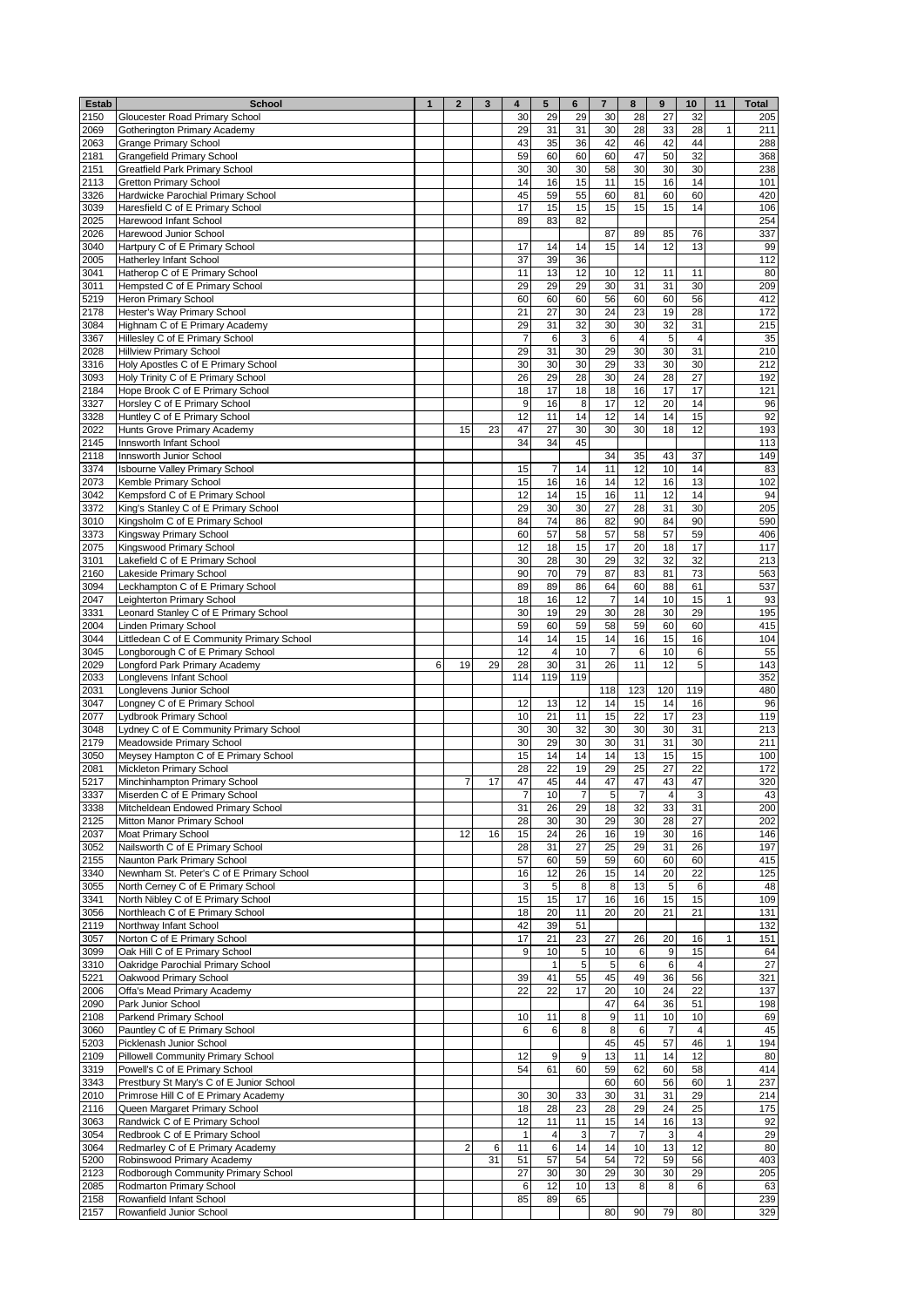| 3345<br>12<br>12<br>11<br>16<br>$\overline{7}$<br>10<br>8<br>76<br>Sapperton C of E Primary School<br>$\overline{2}$<br>2003<br>Severn View Primary Academy<br>$\mathbf{1}$<br>$\mathbf{1}$<br>$\mathbf{1}$<br>5<br>40<br>31<br>5216<br>Severnbanks Primary School<br>42<br>30<br>32<br>30<br>234<br>8<br>11<br>29<br><b>Sharpness Primary School</b><br>9<br>15<br>16<br>19<br>11<br>2072<br>16<br>16<br>10<br>10<br>10<br>Sheepscombe Primary School<br>8<br>13<br>10<br>11<br>6<br>$\overline{7}$<br>9<br>$\overline{\mathbf{4}}$<br>9<br>7<br>12<br>Sherborne C of E Primary School<br>29<br>23<br>24<br>30<br>27<br>18<br>3068<br>Shurdington C of E Primary School<br>26<br>Siddington C of E Primary School<br>15<br>13<br>17<br>8<br>15<br>4<br>12<br>84<br>3089<br>17<br>13<br>20<br>21<br>18<br>15<br>19<br>123<br>2086<br>Slimbridge Primary School<br>11<br>Soudley Primary School<br>$\overline{4}$<br>10<br>11<br>7<br>9<br>63<br>2066<br>11<br>3070<br>6<br>11<br>8<br>8<br>3<br>$\mathbf{1}$<br>Southrop C of E Primary School<br>6<br>44<br>60<br>55<br>57<br>412<br>2164<br>20<br>60<br>60<br>60<br>60<br>Springbank Primary Academy<br>10<br>St. Andrew's Church of England Primary School, Chedworth<br>14<br>$\overline{2}$<br>10<br>9<br>13<br>3317<br>6<br>17<br>17<br>18<br>20<br>20<br>17<br>St. Briavels Parochial C of E Primary School<br>20<br>12<br>16<br>20<br>15<br>21<br>21<br>18<br>123<br>3354<br>St. Catharine's Catholic Primary School<br>42<br>33<br>37<br>47<br>31<br>284<br>48<br>44<br>2<br>St. David's C of E Primary School<br>20<br>19<br>21<br>12<br>22<br>20<br>28<br>142<br>3364<br>St. James' and Ebrington Church of England Primary School<br>37<br>St. James' C of E Junior School<br>26<br>42<br>26<br>131<br>3006<br>60<br>St. James' C of E Primary School<br>60<br>60<br>60<br>417<br>3096<br>60<br>57<br>60<br>42<br>St. John's C of E Primary Academy (Coleford)<br>19<br>13<br>19<br>27<br>18<br>29<br>167<br>2038<br>3097<br>28<br>28<br>29<br>28<br>30<br>29<br>201<br>St. John's C of E Primary School (Chelt)<br>29<br>25<br>30<br>27<br>28<br>3356<br>St. Joseph's Catholic Primary School<br>24<br>13<br>26<br>$\mathbf{1}$<br>174<br>29<br>27<br>30<br>31<br>27<br>29<br>203<br>3330<br>St. Lawrence C of E Primary School<br>30<br>59<br>60<br>61<br>58<br>St. Mark's C of E Junior School<br>238<br>210<br>3360<br>St. Mary's C of E Infant School<br>60<br>60<br>89<br>1<br>3348<br>48<br>45<br>51<br>43<br>60<br>60<br>57<br>364<br>St. Mary's C of E Primary School<br>32<br>31<br>30<br>32<br>33<br>219<br>3358<br>St. Mary's Catholic Primary Academy<br>31<br>30<br>30<br>St. Matthew's C of E Primary School<br>26<br>29<br>30<br>29<br>2088<br>24<br>28<br>196<br>27<br>27<br>30<br>30<br>28<br>30<br>3004<br>St. Paul's C of E Primary School<br>30<br>202<br>3370<br>56<br>60<br>60<br>60<br>60<br>60<br>416<br>St. Peter's Catholic Primary School<br>60<br>3359<br>30<br>27<br>44<br>26<br>27<br>212<br>St. Thomas More Catholic Primary School<br>30<br>28<br>38<br>45<br>47<br>45<br>2065<br>St. White's Primary School<br>42<br>40<br>44<br>301<br>13<br>Staunton & Corse C of E Primary Academy<br>18<br>11<br>18<br>17<br>18<br>16<br>3366<br>17<br>17<br>17<br>15<br>17<br>Steam Mills Primary School<br>17<br>17<br>13<br>9<br>16<br>13<br>15<br>14<br>15<br>3038<br>Stone with Woodford C of E Primary School<br>2146<br>51<br>50<br>$\mathbf{1}$<br>Stonehouse Park Infant School<br>46<br>148<br>22<br>10<br>123<br>2091<br>Stow-on-the-Wold Primary School<br>17<br>13<br>22<br>17<br>22<br>30<br>27<br>29<br>30<br>28<br>30<br>202<br>3025<br>Stratton C of E Primary School<br>28<br>2094<br>38<br>34<br>39<br>40<br>35<br>37<br>257<br>Stroud Valley Community Primary School<br>34<br>3<br>$\overline{2}$<br>3<br>6<br>$\overline{4}$<br>8<br>$\overline{4}$<br>30<br>3071<br>Swell C of E Primary School<br>60<br>5214<br>60<br>60<br>57<br>417<br>Swindon Village Primary School<br>61<br>59<br>60<br>17<br>Temple Guiting C of E Primary School<br>12<br>12<br>14<br>8<br>11<br>17<br>1<br>45<br>29<br>32<br>30<br>46<br>51<br>58<br>Tewkesbury C of E Primary School<br>23<br>22<br>31<br>22<br>31<br>27<br>The British Primary School<br>18<br>The Catholic School of St. Gregory The Great<br>59<br>59<br>60<br>60<br>60<br>60<br>61<br>2130<br>$\overline{22}$<br>17<br>17<br>21<br>19<br>21<br>21<br>138<br>The Croft Primary School<br>29<br>2180<br>The John Moore Primary School<br>45<br>44<br>31<br>31<br>30<br>59<br>269<br>The Rissington School<br>38<br>32<br>26<br>37<br>44<br>30<br>248<br>2070<br>41<br>3357<br>22<br>26<br>28<br>27<br>32<br>180<br>The Rosary Catholic Primary Academy<br>23<br>22<br>20<br>19<br>21<br>22<br>20<br>134<br>2098<br><b>Thrupp Primary School</b><br>16<br>16<br>2099<br>17<br>21<br>16<br>18<br>17<br>15<br>$\overline{c}$<br>121<br>15<br><b>Tibberton Community Primary School</b><br>30<br>28<br>30<br>32<br>209<br>5208<br><b>Tirlebrook Primary School</b><br>30<br>30<br>29<br><b>Tredington Community Primary School</b><br>9<br>9<br>14<br>12<br>15<br>79<br>10<br>10<br>59<br>190<br><b>Tredworth Infant School</b><br>$\mathbf{1}$<br>19<br>28<br>64<br>68<br>80<br>79<br>78<br>304<br>Tredworth Junior School<br>67<br>31<br>3074<br>Tutshill C of E Primary School<br>30<br>30<br>30<br>211<br>30<br>28<br>32<br>13<br><b>Twyning Primary School</b><br>16<br>22<br>17<br>15<br>15<br>11<br>109<br>2101<br>17<br>3076<br>Uley C of E Primary School<br>17<br>16<br>15<br>16<br>109<br>19<br>9<br>17<br>2097<br>Uplands Community Primary School<br>15<br>13<br>16<br>16<br>15<br>16<br>108<br>60<br>60<br>61<br>60<br>419<br>3077<br>Upton St Leonards C of E Primary School<br>59<br>59<br>60<br>2102<br>Walmore Hill Primary School<br>$\overline{7}$<br>12<br>9<br>6<br>11<br>61<br>10<br>6<br>Warden Hill Primary School<br>57<br>63<br>60<br>87<br>442<br>5210<br>60<br>55<br>60<br>Watermoor C of E Primary School<br>27<br>29<br>24<br>19<br>182<br>27<br>26<br>30<br>52<br>57<br>57<br>54<br>53<br>60<br>394<br>Waterwells Primary Academy<br>5<br>13<br>61<br>Westbury-on-Severn C of E Primary School<br>11<br>12<br>12<br>11<br>77<br>10<br>12<br>9<br>Whiteshill Primary School<br>12<br>12<br>16<br>13<br>15<br>98<br>15<br>15<br>Whitminster Endowed C of E Primary School<br>14<br>15<br>16<br>16<br>15<br>108<br>3080<br>16<br>16<br>2000<br>Widden Primary School<br>52<br>44<br>61<br>45<br>59<br>360<br>46<br>53<br>$9\,$<br>3081<br>Willersey C of E Primary School<br>9<br>8<br>6<br>6<br>13<br>$\mathbf{1}$<br>52<br>27<br>22<br>23<br>23<br>24<br>26<br>27<br>172<br>2092<br>Willow Primary Academy<br>43<br>40<br>3368<br>Winchcombe Abbey C of E Primary School<br>42<br>44<br>46<br>46<br>306<br>45<br>Withington C of E Primary School<br>5<br>3<br>3<br>$\overline{7}$<br>8<br>8<br>40<br>6<br>18<br>19<br>22<br>140<br>Woodchester Endowed C of E Primary School<br>21<br>14<br>22<br>24<br>59<br>58<br>59<br>59<br>58<br>60<br>414<br>Woodmancote Primary School<br>61<br>Woodside Primary School<br>12<br>17<br>16<br>15<br>100<br>9<br>13<br>18<br>2114<br><b>Woolaston Primary School</b><br>25<br>24<br>26<br>27<br>25<br>17<br>22<br>166<br>Yorkley Primary School<br>19<br>21<br>2110<br>24<br>24<br>14<br>21<br>20<br>143<br>6638 6647 6743 6773 7034 6910 6836<br>47500<br>20<br>171<br>41<br>331 | Estab | <b>School</b>                  | $\mathbf{1}$ | $\mathbf{2}$ | 3 | 4  | 5  | 6  | $\overline{\mathbf{r}}$ | 8  | 9  | 10 | 11 | Total |
|---------------------------------------------------------------------------------------------------------------------------------------------------------------------------------------------------------------------------------------------------------------------------------------------------------------------------------------------------------------------------------------------------------------------------------------------------------------------------------------------------------------------------------------------------------------------------------------------------------------------------------------------------------------------------------------------------------------------------------------------------------------------------------------------------------------------------------------------------------------------------------------------------------------------------------------------------------------------------------------------------------------------------------------------------------------------------------------------------------------------------------------------------------------------------------------------------------------------------------------------------------------------------------------------------------------------------------------------------------------------------------------------------------------------------------------------------------------------------------------------------------------------------------------------------------------------------------------------------------------------------------------------------------------------------------------------------------------------------------------------------------------------------------------------------------------------------------------------------------------------------------------------------------------------------------------------------------------------------------------------------------------------------------------------------------------------------------------------------------------------------------------------------------------------------------------------------------------------------------------------------------------------------------------------------------------------------------------------------------------------------------------------------------------------------------------------------------------------------------------------------------------------------------------------------------------------------------------------------------------------------------------------------------------------------------------------------------------------------------------------------------------------------------------------------------------------------------------------------------------------------------------------------------------------------------------------------------------------------------------------------------------------------------------------------------------------------------------------------------------------------------------------------------------------------------------------------------------------------------------------------------------------------------------------------------------------------------------------------------------------------------------------------------------------------------------------------------------------------------------------------------------------------------------------------------------------------------------------------------------------------------------------------------------------------------------------------------------------------------------------------------------------------------------------------------------------------------------------------------------------------------------------------------------------------------------------------------------------------------------------------------------------------------------------------------------------------------------------------------------------------------------------------------------------------------------------------------------------------------------------------------------------------------------------------------------------------------------------------------------------------------------------------------------------------------------------------------------------------------------------------------------------------------------------------------------------------------------------------------------------------------------------------------------------------------------------------------------------------------------------------------------------------------------------------------------------------------------------------------------------------------------------------------------------------------------------------------------------------------------------------------------------------------------------------------------------------------------------------------------------------------------------------------------------------------------------------------------------------------------------------------------------------------------------------------------------------------------------------------------------------------------------------------------------------------------------------------------------------------------------------------------------------------------------------------------------------------------------------------------------------------------------------------------------------------------------------------------------------------------------------------------------------------------------------------------------------------------------------------------------------------------------------------------------------------------------------------------------------------------------------------------------------------------------------------------------------------------------------------------------------------------------------------------------------------------------------------------------------------------------------------------------------------------------------------------------------------------------------------------------------------------------------------------------------------------------------------------------------------------------------------------------------------------------------------------------------------------------------------------------------------------------------------------------------------------------------------------------------------------------------------------------------------------------------------------------------------------------------------------------------------------------------------------------------------------------------------------------------------------------------------------------------------------------------------------------------------------------------------------------------------------------------------------------------------------------------------------------------------------------------------------------------------------------------------------------------------------------------------------------------------------------------------|-------|--------------------------------|--------------|--------------|---|----|----|----|-------------------------|----|----|----|----|-------|
|                                                                                                                                                                                                                                                                                                                                                                                                                                                                                                                                                                                                                                                                                                                                                                                                                                                                                                                                                                                                                                                                                                                                                                                                                                                                                                                                                                                                                                                                                                                                                                                                                                                                                                                                                                                                                                                                                                                                                                                                                                                                                                                                                                                                                                                                                                                                                                                                                                                                                                                                                                                                                                                                                                                                                                                                                                                                                                                                                                                                                                                                                                                                                                                                                                                                                                                                                                                                                                                                                                                                                                                                                                                                                                                                                                                                                                                                                                                                                                                                                                                                                                                                                                                                                                                                                                                                                                                                                                                                                                                                                                                                                                                                                                                                                                                                                                                                                                                                                                                                                                                                                                                                                                                                                                                                                                                                                                                                                                                                                                                                                                                                                                                                                                                                                                                                                                                                                                                                                                                                                                                                                                                                                                                                                                                                                                                                                                                                                                                                                                                                                                                                                                                                                                                                                                                                                                                                                                                                                                                                                                                                                                                                                                                                                                                                                                                                                                                                         | 3065  | Ruardean C of E Primary School |              |              |   | 14 | 12 | 13 | 13                      | 14 | 11 | 19 |    | 96    |
|                                                                                                                                                                                                                                                                                                                                                                                                                                                                                                                                                                                                                                                                                                                                                                                                                                                                                                                                                                                                                                                                                                                                                                                                                                                                                                                                                                                                                                                                                                                                                                                                                                                                                                                                                                                                                                                                                                                                                                                                                                                                                                                                                                                                                                                                                                                                                                                                                                                                                                                                                                                                                                                                                                                                                                                                                                                                                                                                                                                                                                                                                                                                                                                                                                                                                                                                                                                                                                                                                                                                                                                                                                                                                                                                                                                                                                                                                                                                                                                                                                                                                                                                                                                                                                                                                                                                                                                                                                                                                                                                                                                                                                                                                                                                                                                                                                                                                                                                                                                                                                                                                                                                                                                                                                                                                                                                                                                                                                                                                                                                                                                                                                                                                                                                                                                                                                                                                                                                                                                                                                                                                                                                                                                                                                                                                                                                                                                                                                                                                                                                                                                                                                                                                                                                                                                                                                                                                                                                                                                                                                                                                                                                                                                                                                                                                                                                                                                                         |       |                                |              |              |   |    |    |    |                         |    |    |    |    |       |
|                                                                                                                                                                                                                                                                                                                                                                                                                                                                                                                                                                                                                                                                                                                                                                                                                                                                                                                                                                                                                                                                                                                                                                                                                                                                                                                                                                                                                                                                                                                                                                                                                                                                                                                                                                                                                                                                                                                                                                                                                                                                                                                                                                                                                                                                                                                                                                                                                                                                                                                                                                                                                                                                                                                                                                                                                                                                                                                                                                                                                                                                                                                                                                                                                                                                                                                                                                                                                                                                                                                                                                                                                                                                                                                                                                                                                                                                                                                                                                                                                                                                                                                                                                                                                                                                                                                                                                                                                                                                                                                                                                                                                                                                                                                                                                                                                                                                                                                                                                                                                                                                                                                                                                                                                                                                                                                                                                                                                                                                                                                                                                                                                                                                                                                                                                                                                                                                                                                                                                                                                                                                                                                                                                                                                                                                                                                                                                                                                                                                                                                                                                                                                                                                                                                                                                                                                                                                                                                                                                                                                                                                                                                                                                                                                                                                                                                                                                                                         |       |                                |              |              |   |    |    |    |                         |    |    |    |    |       |
|                                                                                                                                                                                                                                                                                                                                                                                                                                                                                                                                                                                                                                                                                                                                                                                                                                                                                                                                                                                                                                                                                                                                                                                                                                                                                                                                                                                                                                                                                                                                                                                                                                                                                                                                                                                                                                                                                                                                                                                                                                                                                                                                                                                                                                                                                                                                                                                                                                                                                                                                                                                                                                                                                                                                                                                                                                                                                                                                                                                                                                                                                                                                                                                                                                                                                                                                                                                                                                                                                                                                                                                                                                                                                                                                                                                                                                                                                                                                                                                                                                                                                                                                                                                                                                                                                                                                                                                                                                                                                                                                                                                                                                                                                                                                                                                                                                                                                                                                                                                                                                                                                                                                                                                                                                                                                                                                                                                                                                                                                                                                                                                                                                                                                                                                                                                                                                                                                                                                                                                                                                                                                                                                                                                                                                                                                                                                                                                                                                                                                                                                                                                                                                                                                                                                                                                                                                                                                                                                                                                                                                                                                                                                                                                                                                                                                                                                                                                                         |       |                                |              |              |   |    |    |    |                         |    |    |    |    | 102   |
|                                                                                                                                                                                                                                                                                                                                                                                                                                                                                                                                                                                                                                                                                                                                                                                                                                                                                                                                                                                                                                                                                                                                                                                                                                                                                                                                                                                                                                                                                                                                                                                                                                                                                                                                                                                                                                                                                                                                                                                                                                                                                                                                                                                                                                                                                                                                                                                                                                                                                                                                                                                                                                                                                                                                                                                                                                                                                                                                                                                                                                                                                                                                                                                                                                                                                                                                                                                                                                                                                                                                                                                                                                                                                                                                                                                                                                                                                                                                                                                                                                                                                                                                                                                                                                                                                                                                                                                                                                                                                                                                                                                                                                                                                                                                                                                                                                                                                                                                                                                                                                                                                                                                                                                                                                                                                                                                                                                                                                                                                                                                                                                                                                                                                                                                                                                                                                                                                                                                                                                                                                                                                                                                                                                                                                                                                                                                                                                                                                                                                                                                                                                                                                                                                                                                                                                                                                                                                                                                                                                                                                                                                                                                                                                                                                                                                                                                                                                                         | 2084  |                                |              |              |   |    |    |    |                         |    |    |    |    | 72    |
|                                                                                                                                                                                                                                                                                                                                                                                                                                                                                                                                                                                                                                                                                                                                                                                                                                                                                                                                                                                                                                                                                                                                                                                                                                                                                                                                                                                                                                                                                                                                                                                                                                                                                                                                                                                                                                                                                                                                                                                                                                                                                                                                                                                                                                                                                                                                                                                                                                                                                                                                                                                                                                                                                                                                                                                                                                                                                                                                                                                                                                                                                                                                                                                                                                                                                                                                                                                                                                                                                                                                                                                                                                                                                                                                                                                                                                                                                                                                                                                                                                                                                                                                                                                                                                                                                                                                                                                                                                                                                                                                                                                                                                                                                                                                                                                                                                                                                                                                                                                                                                                                                                                                                                                                                                                                                                                                                                                                                                                                                                                                                                                                                                                                                                                                                                                                                                                                                                                                                                                                                                                                                                                                                                                                                                                                                                                                                                                                                                                                                                                                                                                                                                                                                                                                                                                                                                                                                                                                                                                                                                                                                                                                                                                                                                                                                                                                                                                                         | 3067  |                                |              |              |   |    |    |    |                         |    |    |    |    | 54    |
|                                                                                                                                                                                                                                                                                                                                                                                                                                                                                                                                                                                                                                                                                                                                                                                                                                                                                                                                                                                                                                                                                                                                                                                                                                                                                                                                                                                                                                                                                                                                                                                                                                                                                                                                                                                                                                                                                                                                                                                                                                                                                                                                                                                                                                                                                                                                                                                                                                                                                                                                                                                                                                                                                                                                                                                                                                                                                                                                                                                                                                                                                                                                                                                                                                                                                                                                                                                                                                                                                                                                                                                                                                                                                                                                                                                                                                                                                                                                                                                                                                                                                                                                                                                                                                                                                                                                                                                                                                                                                                                                                                                                                                                                                                                                                                                                                                                                                                                                                                                                                                                                                                                                                                                                                                                                                                                                                                                                                                                                                                                                                                                                                                                                                                                                                                                                                                                                                                                                                                                                                                                                                                                                                                                                                                                                                                                                                                                                                                                                                                                                                                                                                                                                                                                                                                                                                                                                                                                                                                                                                                                                                                                                                                                                                                                                                                                                                                                                         |       |                                |              |              |   |    |    |    |                         |    |    |    |    | 177   |
|                                                                                                                                                                                                                                                                                                                                                                                                                                                                                                                                                                                                                                                                                                                                                                                                                                                                                                                                                                                                                                                                                                                                                                                                                                                                                                                                                                                                                                                                                                                                                                                                                                                                                                                                                                                                                                                                                                                                                                                                                                                                                                                                                                                                                                                                                                                                                                                                                                                                                                                                                                                                                                                                                                                                                                                                                                                                                                                                                                                                                                                                                                                                                                                                                                                                                                                                                                                                                                                                                                                                                                                                                                                                                                                                                                                                                                                                                                                                                                                                                                                                                                                                                                                                                                                                                                                                                                                                                                                                                                                                                                                                                                                                                                                                                                                                                                                                                                                                                                                                                                                                                                                                                                                                                                                                                                                                                                                                                                                                                                                                                                                                                                                                                                                                                                                                                                                                                                                                                                                                                                                                                                                                                                                                                                                                                                                                                                                                                                                                                                                                                                                                                                                                                                                                                                                                                                                                                                                                                                                                                                                                                                                                                                                                                                                                                                                                                                                                         |       |                                |              |              |   |    |    |    |                         |    |    |    |    |       |
|                                                                                                                                                                                                                                                                                                                                                                                                                                                                                                                                                                                                                                                                                                                                                                                                                                                                                                                                                                                                                                                                                                                                                                                                                                                                                                                                                                                                                                                                                                                                                                                                                                                                                                                                                                                                                                                                                                                                                                                                                                                                                                                                                                                                                                                                                                                                                                                                                                                                                                                                                                                                                                                                                                                                                                                                                                                                                                                                                                                                                                                                                                                                                                                                                                                                                                                                                                                                                                                                                                                                                                                                                                                                                                                                                                                                                                                                                                                                                                                                                                                                                                                                                                                                                                                                                                                                                                                                                                                                                                                                                                                                                                                                                                                                                                                                                                                                                                                                                                                                                                                                                                                                                                                                                                                                                                                                                                                                                                                                                                                                                                                                                                                                                                                                                                                                                                                                                                                                                                                                                                                                                                                                                                                                                                                                                                                                                                                                                                                                                                                                                                                                                                                                                                                                                                                                                                                                                                                                                                                                                                                                                                                                                                                                                                                                                                                                                                                                         |       |                                |              |              |   |    |    |    |                         |    |    |    |    |       |
|                                                                                                                                                                                                                                                                                                                                                                                                                                                                                                                                                                                                                                                                                                                                                                                                                                                                                                                                                                                                                                                                                                                                                                                                                                                                                                                                                                                                                                                                                                                                                                                                                                                                                                                                                                                                                                                                                                                                                                                                                                                                                                                                                                                                                                                                                                                                                                                                                                                                                                                                                                                                                                                                                                                                                                                                                                                                                                                                                                                                                                                                                                                                                                                                                                                                                                                                                                                                                                                                                                                                                                                                                                                                                                                                                                                                                                                                                                                                                                                                                                                                                                                                                                                                                                                                                                                                                                                                                                                                                                                                                                                                                                                                                                                                                                                                                                                                                                                                                                                                                                                                                                                                                                                                                                                                                                                                                                                                                                                                                                                                                                                                                                                                                                                                                                                                                                                                                                                                                                                                                                                                                                                                                                                                                                                                                                                                                                                                                                                                                                                                                                                                                                                                                                                                                                                                                                                                                                                                                                                                                                                                                                                                                                                                                                                                                                                                                                                                         |       |                                |              |              |   |    |    |    |                         |    |    |    |    |       |
|                                                                                                                                                                                                                                                                                                                                                                                                                                                                                                                                                                                                                                                                                                                                                                                                                                                                                                                                                                                                                                                                                                                                                                                                                                                                                                                                                                                                                                                                                                                                                                                                                                                                                                                                                                                                                                                                                                                                                                                                                                                                                                                                                                                                                                                                                                                                                                                                                                                                                                                                                                                                                                                                                                                                                                                                                                                                                                                                                                                                                                                                                                                                                                                                                                                                                                                                                                                                                                                                                                                                                                                                                                                                                                                                                                                                                                                                                                                                                                                                                                                                                                                                                                                                                                                                                                                                                                                                                                                                                                                                                                                                                                                                                                                                                                                                                                                                                                                                                                                                                                                                                                                                                                                                                                                                                                                                                                                                                                                                                                                                                                                                                                                                                                                                                                                                                                                                                                                                                                                                                                                                                                                                                                                                                                                                                                                                                                                                                                                                                                                                                                                                                                                                                                                                                                                                                                                                                                                                                                                                                                                                                                                                                                                                                                                                                                                                                                                                         |       |                                |              |              |   |    |    |    |                         |    |    |    |    |       |
|                                                                                                                                                                                                                                                                                                                                                                                                                                                                                                                                                                                                                                                                                                                                                                                                                                                                                                                                                                                                                                                                                                                                                                                                                                                                                                                                                                                                                                                                                                                                                                                                                                                                                                                                                                                                                                                                                                                                                                                                                                                                                                                                                                                                                                                                                                                                                                                                                                                                                                                                                                                                                                                                                                                                                                                                                                                                                                                                                                                                                                                                                                                                                                                                                                                                                                                                                                                                                                                                                                                                                                                                                                                                                                                                                                                                                                                                                                                                                                                                                                                                                                                                                                                                                                                                                                                                                                                                                                                                                                                                                                                                                                                                                                                                                                                                                                                                                                                                                                                                                                                                                                                                                                                                                                                                                                                                                                                                                                                                                                                                                                                                                                                                                                                                                                                                                                                                                                                                                                                                                                                                                                                                                                                                                                                                                                                                                                                                                                                                                                                                                                                                                                                                                                                                                                                                                                                                                                                                                                                                                                                                                                                                                                                                                                                                                                                                                                                                         |       |                                |              |              |   |    |    |    |                         |    |    |    |    | 64    |
|                                                                                                                                                                                                                                                                                                                                                                                                                                                                                                                                                                                                                                                                                                                                                                                                                                                                                                                                                                                                                                                                                                                                                                                                                                                                                                                                                                                                                                                                                                                                                                                                                                                                                                                                                                                                                                                                                                                                                                                                                                                                                                                                                                                                                                                                                                                                                                                                                                                                                                                                                                                                                                                                                                                                                                                                                                                                                                                                                                                                                                                                                                                                                                                                                                                                                                                                                                                                                                                                                                                                                                                                                                                                                                                                                                                                                                                                                                                                                                                                                                                                                                                                                                                                                                                                                                                                                                                                                                                                                                                                                                                                                                                                                                                                                                                                                                                                                                                                                                                                                                                                                                                                                                                                                                                                                                                                                                                                                                                                                                                                                                                                                                                                                                                                                                                                                                                                                                                                                                                                                                                                                                                                                                                                                                                                                                                                                                                                                                                                                                                                                                                                                                                                                                                                                                                                                                                                                                                                                                                                                                                                                                                                                                                                                                                                                                                                                                                                         | 3344  |                                |              |              |   |    |    |    |                         |    |    |    |    | 129   |
|                                                                                                                                                                                                                                                                                                                                                                                                                                                                                                                                                                                                                                                                                                                                                                                                                                                                                                                                                                                                                                                                                                                                                                                                                                                                                                                                                                                                                                                                                                                                                                                                                                                                                                                                                                                                                                                                                                                                                                                                                                                                                                                                                                                                                                                                                                                                                                                                                                                                                                                                                                                                                                                                                                                                                                                                                                                                                                                                                                                                                                                                                                                                                                                                                                                                                                                                                                                                                                                                                                                                                                                                                                                                                                                                                                                                                                                                                                                                                                                                                                                                                                                                                                                                                                                                                                                                                                                                                                                                                                                                                                                                                                                                                                                                                                                                                                                                                                                                                                                                                                                                                                                                                                                                                                                                                                                                                                                                                                                                                                                                                                                                                                                                                                                                                                                                                                                                                                                                                                                                                                                                                                                                                                                                                                                                                                                                                                                                                                                                                                                                                                                                                                                                                                                                                                                                                                                                                                                                                                                                                                                                                                                                                                                                                                                                                                                                                                                                         |       |                                |              |              |   |    |    |    |                         |    |    |    |    |       |
|                                                                                                                                                                                                                                                                                                                                                                                                                                                                                                                                                                                                                                                                                                                                                                                                                                                                                                                                                                                                                                                                                                                                                                                                                                                                                                                                                                                                                                                                                                                                                                                                                                                                                                                                                                                                                                                                                                                                                                                                                                                                                                                                                                                                                                                                                                                                                                                                                                                                                                                                                                                                                                                                                                                                                                                                                                                                                                                                                                                                                                                                                                                                                                                                                                                                                                                                                                                                                                                                                                                                                                                                                                                                                                                                                                                                                                                                                                                                                                                                                                                                                                                                                                                                                                                                                                                                                                                                                                                                                                                                                                                                                                                                                                                                                                                                                                                                                                                                                                                                                                                                                                                                                                                                                                                                                                                                                                                                                                                                                                                                                                                                                                                                                                                                                                                                                                                                                                                                                                                                                                                                                                                                                                                                                                                                                                                                                                                                                                                                                                                                                                                                                                                                                                                                                                                                                                                                                                                                                                                                                                                                                                                                                                                                                                                                                                                                                                                                         | 5213  |                                |              |              |   |    |    |    |                         |    |    |    |    |       |
|                                                                                                                                                                                                                                                                                                                                                                                                                                                                                                                                                                                                                                                                                                                                                                                                                                                                                                                                                                                                                                                                                                                                                                                                                                                                                                                                                                                                                                                                                                                                                                                                                                                                                                                                                                                                                                                                                                                                                                                                                                                                                                                                                                                                                                                                                                                                                                                                                                                                                                                                                                                                                                                                                                                                                                                                                                                                                                                                                                                                                                                                                                                                                                                                                                                                                                                                                                                                                                                                                                                                                                                                                                                                                                                                                                                                                                                                                                                                                                                                                                                                                                                                                                                                                                                                                                                                                                                                                                                                                                                                                                                                                                                                                                                                                                                                                                                                                                                                                                                                                                                                                                                                                                                                                                                                                                                                                                                                                                                                                                                                                                                                                                                                                                                                                                                                                                                                                                                                                                                                                                                                                                                                                                                                                                                                                                                                                                                                                                                                                                                                                                                                                                                                                                                                                                                                                                                                                                                                                                                                                                                                                                                                                                                                                                                                                                                                                                                                         |       |                                |              |              |   |    |    |    |                         |    |    |    |    |       |
|                                                                                                                                                                                                                                                                                                                                                                                                                                                                                                                                                                                                                                                                                                                                                                                                                                                                                                                                                                                                                                                                                                                                                                                                                                                                                                                                                                                                                                                                                                                                                                                                                                                                                                                                                                                                                                                                                                                                                                                                                                                                                                                                                                                                                                                                                                                                                                                                                                                                                                                                                                                                                                                                                                                                                                                                                                                                                                                                                                                                                                                                                                                                                                                                                                                                                                                                                                                                                                                                                                                                                                                                                                                                                                                                                                                                                                                                                                                                                                                                                                                                                                                                                                                                                                                                                                                                                                                                                                                                                                                                                                                                                                                                                                                                                                                                                                                                                                                                                                                                                                                                                                                                                                                                                                                                                                                                                                                                                                                                                                                                                                                                                                                                                                                                                                                                                                                                                                                                                                                                                                                                                                                                                                                                                                                                                                                                                                                                                                                                                                                                                                                                                                                                                                                                                                                                                                                                                                                                                                                                                                                                                                                                                                                                                                                                                                                                                                                                         |       |                                |              |              |   |    |    |    |                         |    |    |    |    |       |
|                                                                                                                                                                                                                                                                                                                                                                                                                                                                                                                                                                                                                                                                                                                                                                                                                                                                                                                                                                                                                                                                                                                                                                                                                                                                                                                                                                                                                                                                                                                                                                                                                                                                                                                                                                                                                                                                                                                                                                                                                                                                                                                                                                                                                                                                                                                                                                                                                                                                                                                                                                                                                                                                                                                                                                                                                                                                                                                                                                                                                                                                                                                                                                                                                                                                                                                                                                                                                                                                                                                                                                                                                                                                                                                                                                                                                                                                                                                                                                                                                                                                                                                                                                                                                                                                                                                                                                                                                                                                                                                                                                                                                                                                                                                                                                                                                                                                                                                                                                                                                                                                                                                                                                                                                                                                                                                                                                                                                                                                                                                                                                                                                                                                                                                                                                                                                                                                                                                                                                                                                                                                                                                                                                                                                                                                                                                                                                                                                                                                                                                                                                                                                                                                                                                                                                                                                                                                                                                                                                                                                                                                                                                                                                                                                                                                                                                                                                                                         |       |                                |              |              |   |    |    |    |                         |    |    |    |    |       |
|                                                                                                                                                                                                                                                                                                                                                                                                                                                                                                                                                                                                                                                                                                                                                                                                                                                                                                                                                                                                                                                                                                                                                                                                                                                                                                                                                                                                                                                                                                                                                                                                                                                                                                                                                                                                                                                                                                                                                                                                                                                                                                                                                                                                                                                                                                                                                                                                                                                                                                                                                                                                                                                                                                                                                                                                                                                                                                                                                                                                                                                                                                                                                                                                                                                                                                                                                                                                                                                                                                                                                                                                                                                                                                                                                                                                                                                                                                                                                                                                                                                                                                                                                                                                                                                                                                                                                                                                                                                                                                                                                                                                                                                                                                                                                                                                                                                                                                                                                                                                                                                                                                                                                                                                                                                                                                                                                                                                                                                                                                                                                                                                                                                                                                                                                                                                                                                                                                                                                                                                                                                                                                                                                                                                                                                                                                                                                                                                                                                                                                                                                                                                                                                                                                                                                                                                                                                                                                                                                                                                                                                                                                                                                                                                                                                                                                                                                                                                         |       |                                |              |              |   |    |    |    |                         |    |    |    |    |       |
|                                                                                                                                                                                                                                                                                                                                                                                                                                                                                                                                                                                                                                                                                                                                                                                                                                                                                                                                                                                                                                                                                                                                                                                                                                                                                                                                                                                                                                                                                                                                                                                                                                                                                                                                                                                                                                                                                                                                                                                                                                                                                                                                                                                                                                                                                                                                                                                                                                                                                                                                                                                                                                                                                                                                                                                                                                                                                                                                                                                                                                                                                                                                                                                                                                                                                                                                                                                                                                                                                                                                                                                                                                                                                                                                                                                                                                                                                                                                                                                                                                                                                                                                                                                                                                                                                                                                                                                                                                                                                                                                                                                                                                                                                                                                                                                                                                                                                                                                                                                                                                                                                                                                                                                                                                                                                                                                                                                                                                                                                                                                                                                                                                                                                                                                                                                                                                                                                                                                                                                                                                                                                                                                                                                                                                                                                                                                                                                                                                                                                                                                                                                                                                                                                                                                                                                                                                                                                                                                                                                                                                                                                                                                                                                                                                                                                                                                                                                                         |       |                                |              |              |   |    |    |    |                         |    |    |    |    |       |
|                                                                                                                                                                                                                                                                                                                                                                                                                                                                                                                                                                                                                                                                                                                                                                                                                                                                                                                                                                                                                                                                                                                                                                                                                                                                                                                                                                                                                                                                                                                                                                                                                                                                                                                                                                                                                                                                                                                                                                                                                                                                                                                                                                                                                                                                                                                                                                                                                                                                                                                                                                                                                                                                                                                                                                                                                                                                                                                                                                                                                                                                                                                                                                                                                                                                                                                                                                                                                                                                                                                                                                                                                                                                                                                                                                                                                                                                                                                                                                                                                                                                                                                                                                                                                                                                                                                                                                                                                                                                                                                                                                                                                                                                                                                                                                                                                                                                                                                                                                                                                                                                                                                                                                                                                                                                                                                                                                                                                                                                                                                                                                                                                                                                                                                                                                                                                                                                                                                                                                                                                                                                                                                                                                                                                                                                                                                                                                                                                                                                                                                                                                                                                                                                                                                                                                                                                                                                                                                                                                                                                                                                                                                                                                                                                                                                                                                                                                                                         |       |                                |              |              |   |    |    |    |                         |    |    |    |    |       |
|                                                                                                                                                                                                                                                                                                                                                                                                                                                                                                                                                                                                                                                                                                                                                                                                                                                                                                                                                                                                                                                                                                                                                                                                                                                                                                                                                                                                                                                                                                                                                                                                                                                                                                                                                                                                                                                                                                                                                                                                                                                                                                                                                                                                                                                                                                                                                                                                                                                                                                                                                                                                                                                                                                                                                                                                                                                                                                                                                                                                                                                                                                                                                                                                                                                                                                                                                                                                                                                                                                                                                                                                                                                                                                                                                                                                                                                                                                                                                                                                                                                                                                                                                                                                                                                                                                                                                                                                                                                                                                                                                                                                                                                                                                                                                                                                                                                                                                                                                                                                                                                                                                                                                                                                                                                                                                                                                                                                                                                                                                                                                                                                                                                                                                                                                                                                                                                                                                                                                                                                                                                                                                                                                                                                                                                                                                                                                                                                                                                                                                                                                                                                                                                                                                                                                                                                                                                                                                                                                                                                                                                                                                                                                                                                                                                                                                                                                                                                         | 3363  |                                |              |              |   |    |    |    |                         |    |    |    |    |       |
|                                                                                                                                                                                                                                                                                                                                                                                                                                                                                                                                                                                                                                                                                                                                                                                                                                                                                                                                                                                                                                                                                                                                                                                                                                                                                                                                                                                                                                                                                                                                                                                                                                                                                                                                                                                                                                                                                                                                                                                                                                                                                                                                                                                                                                                                                                                                                                                                                                                                                                                                                                                                                                                                                                                                                                                                                                                                                                                                                                                                                                                                                                                                                                                                                                                                                                                                                                                                                                                                                                                                                                                                                                                                                                                                                                                                                                                                                                                                                                                                                                                                                                                                                                                                                                                                                                                                                                                                                                                                                                                                                                                                                                                                                                                                                                                                                                                                                                                                                                                                                                                                                                                                                                                                                                                                                                                                                                                                                                                                                                                                                                                                                                                                                                                                                                                                                                                                                                                                                                                                                                                                                                                                                                                                                                                                                                                                                                                                                                                                                                                                                                                                                                                                                                                                                                                                                                                                                                                                                                                                                                                                                                                                                                                                                                                                                                                                                                                                         |       |                                |              |              |   |    |    |    |                         |    |    |    |    |       |
|                                                                                                                                                                                                                                                                                                                                                                                                                                                                                                                                                                                                                                                                                                                                                                                                                                                                                                                                                                                                                                                                                                                                                                                                                                                                                                                                                                                                                                                                                                                                                                                                                                                                                                                                                                                                                                                                                                                                                                                                                                                                                                                                                                                                                                                                                                                                                                                                                                                                                                                                                                                                                                                                                                                                                                                                                                                                                                                                                                                                                                                                                                                                                                                                                                                                                                                                                                                                                                                                                                                                                                                                                                                                                                                                                                                                                                                                                                                                                                                                                                                                                                                                                                                                                                                                                                                                                                                                                                                                                                                                                                                                                                                                                                                                                                                                                                                                                                                                                                                                                                                                                                                                                                                                                                                                                                                                                                                                                                                                                                                                                                                                                                                                                                                                                                                                                                                                                                                                                                                                                                                                                                                                                                                                                                                                                                                                                                                                                                                                                                                                                                                                                                                                                                                                                                                                                                                                                                                                                                                                                                                                                                                                                                                                                                                                                                                                                                                                         |       |                                |              |              |   |    |    |    |                         |    |    |    |    |       |
|                                                                                                                                                                                                                                                                                                                                                                                                                                                                                                                                                                                                                                                                                                                                                                                                                                                                                                                                                                                                                                                                                                                                                                                                                                                                                                                                                                                                                                                                                                                                                                                                                                                                                                                                                                                                                                                                                                                                                                                                                                                                                                                                                                                                                                                                                                                                                                                                                                                                                                                                                                                                                                                                                                                                                                                                                                                                                                                                                                                                                                                                                                                                                                                                                                                                                                                                                                                                                                                                                                                                                                                                                                                                                                                                                                                                                                                                                                                                                                                                                                                                                                                                                                                                                                                                                                                                                                                                                                                                                                                                                                                                                                                                                                                                                                                                                                                                                                                                                                                                                                                                                                                                                                                                                                                                                                                                                                                                                                                                                                                                                                                                                                                                                                                                                                                                                                                                                                                                                                                                                                                                                                                                                                                                                                                                                                                                                                                                                                                                                                                                                                                                                                                                                                                                                                                                                                                                                                                                                                                                                                                                                                                                                                                                                                                                                                                                                                                                         |       |                                |              |              |   |    |    |    |                         |    |    |    |    |       |
|                                                                                                                                                                                                                                                                                                                                                                                                                                                                                                                                                                                                                                                                                                                                                                                                                                                                                                                                                                                                                                                                                                                                                                                                                                                                                                                                                                                                                                                                                                                                                                                                                                                                                                                                                                                                                                                                                                                                                                                                                                                                                                                                                                                                                                                                                                                                                                                                                                                                                                                                                                                                                                                                                                                                                                                                                                                                                                                                                                                                                                                                                                                                                                                                                                                                                                                                                                                                                                                                                                                                                                                                                                                                                                                                                                                                                                                                                                                                                                                                                                                                                                                                                                                                                                                                                                                                                                                                                                                                                                                                                                                                                                                                                                                                                                                                                                                                                                                                                                                                                                                                                                                                                                                                                                                                                                                                                                                                                                                                                                                                                                                                                                                                                                                                                                                                                                                                                                                                                                                                                                                                                                                                                                                                                                                                                                                                                                                                                                                                                                                                                                                                                                                                                                                                                                                                                                                                                                                                                                                                                                                                                                                                                                                                                                                                                                                                                                                                         |       |                                |              |              |   |    |    |    |                         |    |    |    |    |       |
|                                                                                                                                                                                                                                                                                                                                                                                                                                                                                                                                                                                                                                                                                                                                                                                                                                                                                                                                                                                                                                                                                                                                                                                                                                                                                                                                                                                                                                                                                                                                                                                                                                                                                                                                                                                                                                                                                                                                                                                                                                                                                                                                                                                                                                                                                                                                                                                                                                                                                                                                                                                                                                                                                                                                                                                                                                                                                                                                                                                                                                                                                                                                                                                                                                                                                                                                                                                                                                                                                                                                                                                                                                                                                                                                                                                                                                                                                                                                                                                                                                                                                                                                                                                                                                                                                                                                                                                                                                                                                                                                                                                                                                                                                                                                                                                                                                                                                                                                                                                                                                                                                                                                                                                                                                                                                                                                                                                                                                                                                                                                                                                                                                                                                                                                                                                                                                                                                                                                                                                                                                                                                                                                                                                                                                                                                                                                                                                                                                                                                                                                                                                                                                                                                                                                                                                                                                                                                                                                                                                                                                                                                                                                                                                                                                                                                                                                                                                                         |       |                                |              |              |   |    |    |    |                         |    |    |    |    |       |
|                                                                                                                                                                                                                                                                                                                                                                                                                                                                                                                                                                                                                                                                                                                                                                                                                                                                                                                                                                                                                                                                                                                                                                                                                                                                                                                                                                                                                                                                                                                                                                                                                                                                                                                                                                                                                                                                                                                                                                                                                                                                                                                                                                                                                                                                                                                                                                                                                                                                                                                                                                                                                                                                                                                                                                                                                                                                                                                                                                                                                                                                                                                                                                                                                                                                                                                                                                                                                                                                                                                                                                                                                                                                                                                                                                                                                                                                                                                                                                                                                                                                                                                                                                                                                                                                                                                                                                                                                                                                                                                                                                                                                                                                                                                                                                                                                                                                                                                                                                                                                                                                                                                                                                                                                                                                                                                                                                                                                                                                                                                                                                                                                                                                                                                                                                                                                                                                                                                                                                                                                                                                                                                                                                                                                                                                                                                                                                                                                                                                                                                                                                                                                                                                                                                                                                                                                                                                                                                                                                                                                                                                                                                                                                                                                                                                                                                                                                                                         |       |                                |              |              |   |    |    |    |                         |    |    |    |    |       |
|                                                                                                                                                                                                                                                                                                                                                                                                                                                                                                                                                                                                                                                                                                                                                                                                                                                                                                                                                                                                                                                                                                                                                                                                                                                                                                                                                                                                                                                                                                                                                                                                                                                                                                                                                                                                                                                                                                                                                                                                                                                                                                                                                                                                                                                                                                                                                                                                                                                                                                                                                                                                                                                                                                                                                                                                                                                                                                                                                                                                                                                                                                                                                                                                                                                                                                                                                                                                                                                                                                                                                                                                                                                                                                                                                                                                                                                                                                                                                                                                                                                                                                                                                                                                                                                                                                                                                                                                                                                                                                                                                                                                                                                                                                                                                                                                                                                                                                                                                                                                                                                                                                                                                                                                                                                                                                                                                                                                                                                                                                                                                                                                                                                                                                                                                                                                                                                                                                                                                                                                                                                                                                                                                                                                                                                                                                                                                                                                                                                                                                                                                                                                                                                                                                                                                                                                                                                                                                                                                                                                                                                                                                                                                                                                                                                                                                                                                                                                         |       |                                |              |              |   |    |    |    |                         |    |    |    |    |       |
|                                                                                                                                                                                                                                                                                                                                                                                                                                                                                                                                                                                                                                                                                                                                                                                                                                                                                                                                                                                                                                                                                                                                                                                                                                                                                                                                                                                                                                                                                                                                                                                                                                                                                                                                                                                                                                                                                                                                                                                                                                                                                                                                                                                                                                                                                                                                                                                                                                                                                                                                                                                                                                                                                                                                                                                                                                                                                                                                                                                                                                                                                                                                                                                                                                                                                                                                                                                                                                                                                                                                                                                                                                                                                                                                                                                                                                                                                                                                                                                                                                                                                                                                                                                                                                                                                                                                                                                                                                                                                                                                                                                                                                                                                                                                                                                                                                                                                                                                                                                                                                                                                                                                                                                                                                                                                                                                                                                                                                                                                                                                                                                                                                                                                                                                                                                                                                                                                                                                                                                                                                                                                                                                                                                                                                                                                                                                                                                                                                                                                                                                                                                                                                                                                                                                                                                                                                                                                                                                                                                                                                                                                                                                                                                                                                                                                                                                                                                                         |       |                                |              |              |   |    |    |    |                         |    |    |    |    | 111   |
|                                                                                                                                                                                                                                                                                                                                                                                                                                                                                                                                                                                                                                                                                                                                                                                                                                                                                                                                                                                                                                                                                                                                                                                                                                                                                                                                                                                                                                                                                                                                                                                                                                                                                                                                                                                                                                                                                                                                                                                                                                                                                                                                                                                                                                                                                                                                                                                                                                                                                                                                                                                                                                                                                                                                                                                                                                                                                                                                                                                                                                                                                                                                                                                                                                                                                                                                                                                                                                                                                                                                                                                                                                                                                                                                                                                                                                                                                                                                                                                                                                                                                                                                                                                                                                                                                                                                                                                                                                                                                                                                                                                                                                                                                                                                                                                                                                                                                                                                                                                                                                                                                                                                                                                                                                                                                                                                                                                                                                                                                                                                                                                                                                                                                                                                                                                                                                                                                                                                                                                                                                                                                                                                                                                                                                                                                                                                                                                                                                                                                                                                                                                                                                                                                                                                                                                                                                                                                                                                                                                                                                                                                                                                                                                                                                                                                                                                                                                                         | 2067  |                                |              |              |   |    |    |    |                         |    |    |    |    | 117   |
|                                                                                                                                                                                                                                                                                                                                                                                                                                                                                                                                                                                                                                                                                                                                                                                                                                                                                                                                                                                                                                                                                                                                                                                                                                                                                                                                                                                                                                                                                                                                                                                                                                                                                                                                                                                                                                                                                                                                                                                                                                                                                                                                                                                                                                                                                                                                                                                                                                                                                                                                                                                                                                                                                                                                                                                                                                                                                                                                                                                                                                                                                                                                                                                                                                                                                                                                                                                                                                                                                                                                                                                                                                                                                                                                                                                                                                                                                                                                                                                                                                                                                                                                                                                                                                                                                                                                                                                                                                                                                                                                                                                                                                                                                                                                                                                                                                                                                                                                                                                                                                                                                                                                                                                                                                                                                                                                                                                                                                                                                                                                                                                                                                                                                                                                                                                                                                                                                                                                                                                                                                                                                                                                                                                                                                                                                                                                                                                                                                                                                                                                                                                                                                                                                                                                                                                                                                                                                                                                                                                                                                                                                                                                                                                                                                                                                                                                                                                                         |       |                                |              |              |   |    |    |    |                         |    |    |    |    | 95    |
|                                                                                                                                                                                                                                                                                                                                                                                                                                                                                                                                                                                                                                                                                                                                                                                                                                                                                                                                                                                                                                                                                                                                                                                                                                                                                                                                                                                                                                                                                                                                                                                                                                                                                                                                                                                                                                                                                                                                                                                                                                                                                                                                                                                                                                                                                                                                                                                                                                                                                                                                                                                                                                                                                                                                                                                                                                                                                                                                                                                                                                                                                                                                                                                                                                                                                                                                                                                                                                                                                                                                                                                                                                                                                                                                                                                                                                                                                                                                                                                                                                                                                                                                                                                                                                                                                                                                                                                                                                                                                                                                                                                                                                                                                                                                                                                                                                                                                                                                                                                                                                                                                                                                                                                                                                                                                                                                                                                                                                                                                                                                                                                                                                                                                                                                                                                                                                                                                                                                                                                                                                                                                                                                                                                                                                                                                                                                                                                                                                                                                                                                                                                                                                                                                                                                                                                                                                                                                                                                                                                                                                                                                                                                                                                                                                                                                                                                                                                                         |       |                                |              |              |   |    |    |    |                         |    |    |    |    |       |
|                                                                                                                                                                                                                                                                                                                                                                                                                                                                                                                                                                                                                                                                                                                                                                                                                                                                                                                                                                                                                                                                                                                                                                                                                                                                                                                                                                                                                                                                                                                                                                                                                                                                                                                                                                                                                                                                                                                                                                                                                                                                                                                                                                                                                                                                                                                                                                                                                                                                                                                                                                                                                                                                                                                                                                                                                                                                                                                                                                                                                                                                                                                                                                                                                                                                                                                                                                                                                                                                                                                                                                                                                                                                                                                                                                                                                                                                                                                                                                                                                                                                                                                                                                                                                                                                                                                                                                                                                                                                                                                                                                                                                                                                                                                                                                                                                                                                                                                                                                                                                                                                                                                                                                                                                                                                                                                                                                                                                                                                                                                                                                                                                                                                                                                                                                                                                                                                                                                                                                                                                                                                                                                                                                                                                                                                                                                                                                                                                                                                                                                                                                                                                                                                                                                                                                                                                                                                                                                                                                                                                                                                                                                                                                                                                                                                                                                                                                                                         |       |                                |              |              |   |    |    |    |                         |    |    |    |    |       |
|                                                                                                                                                                                                                                                                                                                                                                                                                                                                                                                                                                                                                                                                                                                                                                                                                                                                                                                                                                                                                                                                                                                                                                                                                                                                                                                                                                                                                                                                                                                                                                                                                                                                                                                                                                                                                                                                                                                                                                                                                                                                                                                                                                                                                                                                                                                                                                                                                                                                                                                                                                                                                                                                                                                                                                                                                                                                                                                                                                                                                                                                                                                                                                                                                                                                                                                                                                                                                                                                                                                                                                                                                                                                                                                                                                                                                                                                                                                                                                                                                                                                                                                                                                                                                                                                                                                                                                                                                                                                                                                                                                                                                                                                                                                                                                                                                                                                                                                                                                                                                                                                                                                                                                                                                                                                                                                                                                                                                                                                                                                                                                                                                                                                                                                                                                                                                                                                                                                                                                                                                                                                                                                                                                                                                                                                                                                                                                                                                                                                                                                                                                                                                                                                                                                                                                                                                                                                                                                                                                                                                                                                                                                                                                                                                                                                                                                                                                                                         |       |                                |              |              |   |    |    |    |                         |    |    |    |    |       |
|                                                                                                                                                                                                                                                                                                                                                                                                                                                                                                                                                                                                                                                                                                                                                                                                                                                                                                                                                                                                                                                                                                                                                                                                                                                                                                                                                                                                                                                                                                                                                                                                                                                                                                                                                                                                                                                                                                                                                                                                                                                                                                                                                                                                                                                                                                                                                                                                                                                                                                                                                                                                                                                                                                                                                                                                                                                                                                                                                                                                                                                                                                                                                                                                                                                                                                                                                                                                                                                                                                                                                                                                                                                                                                                                                                                                                                                                                                                                                                                                                                                                                                                                                                                                                                                                                                                                                                                                                                                                                                                                                                                                                                                                                                                                                                                                                                                                                                                                                                                                                                                                                                                                                                                                                                                                                                                                                                                                                                                                                                                                                                                                                                                                                                                                                                                                                                                                                                                                                                                                                                                                                                                                                                                                                                                                                                                                                                                                                                                                                                                                                                                                                                                                                                                                                                                                                                                                                                                                                                                                                                                                                                                                                                                                                                                                                                                                                                                                         |       |                                |              |              |   |    |    |    |                         |    |    |    |    |       |
|                                                                                                                                                                                                                                                                                                                                                                                                                                                                                                                                                                                                                                                                                                                                                                                                                                                                                                                                                                                                                                                                                                                                                                                                                                                                                                                                                                                                                                                                                                                                                                                                                                                                                                                                                                                                                                                                                                                                                                                                                                                                                                                                                                                                                                                                                                                                                                                                                                                                                                                                                                                                                                                                                                                                                                                                                                                                                                                                                                                                                                                                                                                                                                                                                                                                                                                                                                                                                                                                                                                                                                                                                                                                                                                                                                                                                                                                                                                                                                                                                                                                                                                                                                                                                                                                                                                                                                                                                                                                                                                                                                                                                                                                                                                                                                                                                                                                                                                                                                                                                                                                                                                                                                                                                                                                                                                                                                                                                                                                                                                                                                                                                                                                                                                                                                                                                                                                                                                                                                                                                                                                                                                                                                                                                                                                                                                                                                                                                                                                                                                                                                                                                                                                                                                                                                                                                                                                                                                                                                                                                                                                                                                                                                                                                                                                                                                                                                                                         |       |                                |              |              |   |    |    |    |                         |    |    |    |    |       |
|                                                                                                                                                                                                                                                                                                                                                                                                                                                                                                                                                                                                                                                                                                                                                                                                                                                                                                                                                                                                                                                                                                                                                                                                                                                                                                                                                                                                                                                                                                                                                                                                                                                                                                                                                                                                                                                                                                                                                                                                                                                                                                                                                                                                                                                                                                                                                                                                                                                                                                                                                                                                                                                                                                                                                                                                                                                                                                                                                                                                                                                                                                                                                                                                                                                                                                                                                                                                                                                                                                                                                                                                                                                                                                                                                                                                                                                                                                                                                                                                                                                                                                                                                                                                                                                                                                                                                                                                                                                                                                                                                                                                                                                                                                                                                                                                                                                                                                                                                                                                                                                                                                                                                                                                                                                                                                                                                                                                                                                                                                                                                                                                                                                                                                                                                                                                                                                                                                                                                                                                                                                                                                                                                                                                                                                                                                                                                                                                                                                                                                                                                                                                                                                                                                                                                                                                                                                                                                                                                                                                                                                                                                                                                                                                                                                                                                                                                                                                         | 3072  |                                |              |              |   |    |    |    |                         |    |    |    |    | 92    |
|                                                                                                                                                                                                                                                                                                                                                                                                                                                                                                                                                                                                                                                                                                                                                                                                                                                                                                                                                                                                                                                                                                                                                                                                                                                                                                                                                                                                                                                                                                                                                                                                                                                                                                                                                                                                                                                                                                                                                                                                                                                                                                                                                                                                                                                                                                                                                                                                                                                                                                                                                                                                                                                                                                                                                                                                                                                                                                                                                                                                                                                                                                                                                                                                                                                                                                                                                                                                                                                                                                                                                                                                                                                                                                                                                                                                                                                                                                                                                                                                                                                                                                                                                                                                                                                                                                                                                                                                                                                                                                                                                                                                                                                                                                                                                                                                                                                                                                                                                                                                                                                                                                                                                                                                                                                                                                                                                                                                                                                                                                                                                                                                                                                                                                                                                                                                                                                                                                                                                                                                                                                                                                                                                                                                                                                                                                                                                                                                                                                                                                                                                                                                                                                                                                                                                                                                                                                                                                                                                                                                                                                                                                                                                                                                                                                                                                                                                                                                         | 3073  |                                |              |              |   |    |    |    |                         |    |    |    |    | 291   |
|                                                                                                                                                                                                                                                                                                                                                                                                                                                                                                                                                                                                                                                                                                                                                                                                                                                                                                                                                                                                                                                                                                                                                                                                                                                                                                                                                                                                                                                                                                                                                                                                                                                                                                                                                                                                                                                                                                                                                                                                                                                                                                                                                                                                                                                                                                                                                                                                                                                                                                                                                                                                                                                                                                                                                                                                                                                                                                                                                                                                                                                                                                                                                                                                                                                                                                                                                                                                                                                                                                                                                                                                                                                                                                                                                                                                                                                                                                                                                                                                                                                                                                                                                                                                                                                                                                                                                                                                                                                                                                                                                                                                                                                                                                                                                                                                                                                                                                                                                                                                                                                                                                                                                                                                                                                                                                                                                                                                                                                                                                                                                                                                                                                                                                                                                                                                                                                                                                                                                                                                                                                                                                                                                                                                                                                                                                                                                                                                                                                                                                                                                                                                                                                                                                                                                                                                                                                                                                                                                                                                                                                                                                                                                                                                                                                                                                                                                                                                         | 5209  |                                |              |              |   |    |    |    |                         |    |    |    |    | 174   |
|                                                                                                                                                                                                                                                                                                                                                                                                                                                                                                                                                                                                                                                                                                                                                                                                                                                                                                                                                                                                                                                                                                                                                                                                                                                                                                                                                                                                                                                                                                                                                                                                                                                                                                                                                                                                                                                                                                                                                                                                                                                                                                                                                                                                                                                                                                                                                                                                                                                                                                                                                                                                                                                                                                                                                                                                                                                                                                                                                                                                                                                                                                                                                                                                                                                                                                                                                                                                                                                                                                                                                                                                                                                                                                                                                                                                                                                                                                                                                                                                                                                                                                                                                                                                                                                                                                                                                                                                                                                                                                                                                                                                                                                                                                                                                                                                                                                                                                                                                                                                                                                                                                                                                                                                                                                                                                                                                                                                                                                                                                                                                                                                                                                                                                                                                                                                                                                                                                                                                                                                                                                                                                                                                                                                                                                                                                                                                                                                                                                                                                                                                                                                                                                                                                                                                                                                                                                                                                                                                                                                                                                                                                                                                                                                                                                                                                                                                                                                         | 5201  |                                |              |              |   |    |    |    |                         |    |    |    |    | 419   |
|                                                                                                                                                                                                                                                                                                                                                                                                                                                                                                                                                                                                                                                                                                                                                                                                                                                                                                                                                                                                                                                                                                                                                                                                                                                                                                                                                                                                                                                                                                                                                                                                                                                                                                                                                                                                                                                                                                                                                                                                                                                                                                                                                                                                                                                                                                                                                                                                                                                                                                                                                                                                                                                                                                                                                                                                                                                                                                                                                                                                                                                                                                                                                                                                                                                                                                                                                                                                                                                                                                                                                                                                                                                                                                                                                                                                                                                                                                                                                                                                                                                                                                                                                                                                                                                                                                                                                                                                                                                                                                                                                                                                                                                                                                                                                                                                                                                                                                                                                                                                                                                                                                                                                                                                                                                                                                                                                                                                                                                                                                                                                                                                                                                                                                                                                                                                                                                                                                                                                                                                                                                                                                                                                                                                                                                                                                                                                                                                                                                                                                                                                                                                                                                                                                                                                                                                                                                                                                                                                                                                                                                                                                                                                                                                                                                                                                                                                                                                         |       |                                |              |              |   |    |    |    |                         |    |    |    |    |       |
|                                                                                                                                                                                                                                                                                                                                                                                                                                                                                                                                                                                                                                                                                                                                                                                                                                                                                                                                                                                                                                                                                                                                                                                                                                                                                                                                                                                                                                                                                                                                                                                                                                                                                                                                                                                                                                                                                                                                                                                                                                                                                                                                                                                                                                                                                                                                                                                                                                                                                                                                                                                                                                                                                                                                                                                                                                                                                                                                                                                                                                                                                                                                                                                                                                                                                                                                                                                                                                                                                                                                                                                                                                                                                                                                                                                                                                                                                                                                                                                                                                                                                                                                                                                                                                                                                                                                                                                                                                                                                                                                                                                                                                                                                                                                                                                                                                                                                                                                                                                                                                                                                                                                                                                                                                                                                                                                                                                                                                                                                                                                                                                                                                                                                                                                                                                                                                                                                                                                                                                                                                                                                                                                                                                                                                                                                                                                                                                                                                                                                                                                                                                                                                                                                                                                                                                                                                                                                                                                                                                                                                                                                                                                                                                                                                                                                                                                                                                                         |       |                                |              |              |   |    |    |    |                         |    |    |    |    |       |
|                                                                                                                                                                                                                                                                                                                                                                                                                                                                                                                                                                                                                                                                                                                                                                                                                                                                                                                                                                                                                                                                                                                                                                                                                                                                                                                                                                                                                                                                                                                                                                                                                                                                                                                                                                                                                                                                                                                                                                                                                                                                                                                                                                                                                                                                                                                                                                                                                                                                                                                                                                                                                                                                                                                                                                                                                                                                                                                                                                                                                                                                                                                                                                                                                                                                                                                                                                                                                                                                                                                                                                                                                                                                                                                                                                                                                                                                                                                                                                                                                                                                                                                                                                                                                                                                                                                                                                                                                                                                                                                                                                                                                                                                                                                                                                                                                                                                                                                                                                                                                                                                                                                                                                                                                                                                                                                                                                                                                                                                                                                                                                                                                                                                                                                                                                                                                                                                                                                                                                                                                                                                                                                                                                                                                                                                                                                                                                                                                                                                                                                                                                                                                                                                                                                                                                                                                                                                                                                                                                                                                                                                                                                                                                                                                                                                                                                                                                                                         |       |                                |              |              |   |    |    |    |                         |    |    |    |    |       |
|                                                                                                                                                                                                                                                                                                                                                                                                                                                                                                                                                                                                                                                                                                                                                                                                                                                                                                                                                                                                                                                                                                                                                                                                                                                                                                                                                                                                                                                                                                                                                                                                                                                                                                                                                                                                                                                                                                                                                                                                                                                                                                                                                                                                                                                                                                                                                                                                                                                                                                                                                                                                                                                                                                                                                                                                                                                                                                                                                                                                                                                                                                                                                                                                                                                                                                                                                                                                                                                                                                                                                                                                                                                                                                                                                                                                                                                                                                                                                                                                                                                                                                                                                                                                                                                                                                                                                                                                                                                                                                                                                                                                                                                                                                                                                                                                                                                                                                                                                                                                                                                                                                                                                                                                                                                                                                                                                                                                                                                                                                                                                                                                                                                                                                                                                                                                                                                                                                                                                                                                                                                                                                                                                                                                                                                                                                                                                                                                                                                                                                                                                                                                                                                                                                                                                                                                                                                                                                                                                                                                                                                                                                                                                                                                                                                                                                                                                                                                         |       |                                |              |              |   |    |    |    |                         |    |    |    |    |       |
|                                                                                                                                                                                                                                                                                                                                                                                                                                                                                                                                                                                                                                                                                                                                                                                                                                                                                                                                                                                                                                                                                                                                                                                                                                                                                                                                                                                                                                                                                                                                                                                                                                                                                                                                                                                                                                                                                                                                                                                                                                                                                                                                                                                                                                                                                                                                                                                                                                                                                                                                                                                                                                                                                                                                                                                                                                                                                                                                                                                                                                                                                                                                                                                                                                                                                                                                                                                                                                                                                                                                                                                                                                                                                                                                                                                                                                                                                                                                                                                                                                                                                                                                                                                                                                                                                                                                                                                                                                                                                                                                                                                                                                                                                                                                                                                                                                                                                                                                                                                                                                                                                                                                                                                                                                                                                                                                                                                                                                                                                                                                                                                                                                                                                                                                                                                                                                                                                                                                                                                                                                                                                                                                                                                                                                                                                                                                                                                                                                                                                                                                                                                                                                                                                                                                                                                                                                                                                                                                                                                                                                                                                                                                                                                                                                                                                                                                                                                                         |       |                                |              |              |   |    |    |    |                         |    |    |    |    |       |
|                                                                                                                                                                                                                                                                                                                                                                                                                                                                                                                                                                                                                                                                                                                                                                                                                                                                                                                                                                                                                                                                                                                                                                                                                                                                                                                                                                                                                                                                                                                                                                                                                                                                                                                                                                                                                                                                                                                                                                                                                                                                                                                                                                                                                                                                                                                                                                                                                                                                                                                                                                                                                                                                                                                                                                                                                                                                                                                                                                                                                                                                                                                                                                                                                                                                                                                                                                                                                                                                                                                                                                                                                                                                                                                                                                                                                                                                                                                                                                                                                                                                                                                                                                                                                                                                                                                                                                                                                                                                                                                                                                                                                                                                                                                                                                                                                                                                                                                                                                                                                                                                                                                                                                                                                                                                                                                                                                                                                                                                                                                                                                                                                                                                                                                                                                                                                                                                                                                                                                                                                                                                                                                                                                                                                                                                                                                                                                                                                                                                                                                                                                                                                                                                                                                                                                                                                                                                                                                                                                                                                                                                                                                                                                                                                                                                                                                                                                                                         |       |                                |              |              |   |    |    |    |                         |    |    |    |    |       |
|                                                                                                                                                                                                                                                                                                                                                                                                                                                                                                                                                                                                                                                                                                                                                                                                                                                                                                                                                                                                                                                                                                                                                                                                                                                                                                                                                                                                                                                                                                                                                                                                                                                                                                                                                                                                                                                                                                                                                                                                                                                                                                                                                                                                                                                                                                                                                                                                                                                                                                                                                                                                                                                                                                                                                                                                                                                                                                                                                                                                                                                                                                                                                                                                                                                                                                                                                                                                                                                                                                                                                                                                                                                                                                                                                                                                                                                                                                                                                                                                                                                                                                                                                                                                                                                                                                                                                                                                                                                                                                                                                                                                                                                                                                                                                                                                                                                                                                                                                                                                                                                                                                                                                                                                                                                                                                                                                                                                                                                                                                                                                                                                                                                                                                                                                                                                                                                                                                                                                                                                                                                                                                                                                                                                                                                                                                                                                                                                                                                                                                                                                                                                                                                                                                                                                                                                                                                                                                                                                                                                                                                                                                                                                                                                                                                                                                                                                                                                         | 2095  |                                |              |              |   |    |    |    |                         |    |    |    |    |       |
|                                                                                                                                                                                                                                                                                                                                                                                                                                                                                                                                                                                                                                                                                                                                                                                                                                                                                                                                                                                                                                                                                                                                                                                                                                                                                                                                                                                                                                                                                                                                                                                                                                                                                                                                                                                                                                                                                                                                                                                                                                                                                                                                                                                                                                                                                                                                                                                                                                                                                                                                                                                                                                                                                                                                                                                                                                                                                                                                                                                                                                                                                                                                                                                                                                                                                                                                                                                                                                                                                                                                                                                                                                                                                                                                                                                                                                                                                                                                                                                                                                                                                                                                                                                                                                                                                                                                                                                                                                                                                                                                                                                                                                                                                                                                                                                                                                                                                                                                                                                                                                                                                                                                                                                                                                                                                                                                                                                                                                                                                                                                                                                                                                                                                                                                                                                                                                                                                                                                                                                                                                                                                                                                                                                                                                                                                                                                                                                                                                                                                                                                                                                                                                                                                                                                                                                                                                                                                                                                                                                                                                                                                                                                                                                                                                                                                                                                                                                                         | 2032  |                                |              |              |   |    |    |    |                         |    |    |    |    |       |
|                                                                                                                                                                                                                                                                                                                                                                                                                                                                                                                                                                                                                                                                                                                                                                                                                                                                                                                                                                                                                                                                                                                                                                                                                                                                                                                                                                                                                                                                                                                                                                                                                                                                                                                                                                                                                                                                                                                                                                                                                                                                                                                                                                                                                                                                                                                                                                                                                                                                                                                                                                                                                                                                                                                                                                                                                                                                                                                                                                                                                                                                                                                                                                                                                                                                                                                                                                                                                                                                                                                                                                                                                                                                                                                                                                                                                                                                                                                                                                                                                                                                                                                                                                                                                                                                                                                                                                                                                                                                                                                                                                                                                                                                                                                                                                                                                                                                                                                                                                                                                                                                                                                                                                                                                                                                                                                                                                                                                                                                                                                                                                                                                                                                                                                                                                                                                                                                                                                                                                                                                                                                                                                                                                                                                                                                                                                                                                                                                                                                                                                                                                                                                                                                                                                                                                                                                                                                                                                                                                                                                                                                                                                                                                                                                                                                                                                                                                                                         | 2002  |                                |              |              |   |    |    |    |                         |    |    |    |    |       |
|                                                                                                                                                                                                                                                                                                                                                                                                                                                                                                                                                                                                                                                                                                                                                                                                                                                                                                                                                                                                                                                                                                                                                                                                                                                                                                                                                                                                                                                                                                                                                                                                                                                                                                                                                                                                                                                                                                                                                                                                                                                                                                                                                                                                                                                                                                                                                                                                                                                                                                                                                                                                                                                                                                                                                                                                                                                                                                                                                                                                                                                                                                                                                                                                                                                                                                                                                                                                                                                                                                                                                                                                                                                                                                                                                                                                                                                                                                                                                                                                                                                                                                                                                                                                                                                                                                                                                                                                                                                                                                                                                                                                                                                                                                                                                                                                                                                                                                                                                                                                                                                                                                                                                                                                                                                                                                                                                                                                                                                                                                                                                                                                                                                                                                                                                                                                                                                                                                                                                                                                                                                                                                                                                                                                                                                                                                                                                                                                                                                                                                                                                                                                                                                                                                                                                                                                                                                                                                                                                                                                                                                                                                                                                                                                                                                                                                                                                                                                         |       |                                |              |              |   |    |    |    |                         |    |    |    |    |       |
|                                                                                                                                                                                                                                                                                                                                                                                                                                                                                                                                                                                                                                                                                                                                                                                                                                                                                                                                                                                                                                                                                                                                                                                                                                                                                                                                                                                                                                                                                                                                                                                                                                                                                                                                                                                                                                                                                                                                                                                                                                                                                                                                                                                                                                                                                                                                                                                                                                                                                                                                                                                                                                                                                                                                                                                                                                                                                                                                                                                                                                                                                                                                                                                                                                                                                                                                                                                                                                                                                                                                                                                                                                                                                                                                                                                                                                                                                                                                                                                                                                                                                                                                                                                                                                                                                                                                                                                                                                                                                                                                                                                                                                                                                                                                                                                                                                                                                                                                                                                                                                                                                                                                                                                                                                                                                                                                                                                                                                                                                                                                                                                                                                                                                                                                                                                                                                                                                                                                                                                                                                                                                                                                                                                                                                                                                                                                                                                                                                                                                                                                                                                                                                                                                                                                                                                                                                                                                                                                                                                                                                                                                                                                                                                                                                                                                                                                                                                                         |       |                                |              |              |   |    |    |    |                         |    |    |    |    |       |
|                                                                                                                                                                                                                                                                                                                                                                                                                                                                                                                                                                                                                                                                                                                                                                                                                                                                                                                                                                                                                                                                                                                                                                                                                                                                                                                                                                                                                                                                                                                                                                                                                                                                                                                                                                                                                                                                                                                                                                                                                                                                                                                                                                                                                                                                                                                                                                                                                                                                                                                                                                                                                                                                                                                                                                                                                                                                                                                                                                                                                                                                                                                                                                                                                                                                                                                                                                                                                                                                                                                                                                                                                                                                                                                                                                                                                                                                                                                                                                                                                                                                                                                                                                                                                                                                                                                                                                                                                                                                                                                                                                                                                                                                                                                                                                                                                                                                                                                                                                                                                                                                                                                                                                                                                                                                                                                                                                                                                                                                                                                                                                                                                                                                                                                                                                                                                                                                                                                                                                                                                                                                                                                                                                                                                                                                                                                                                                                                                                                                                                                                                                                                                                                                                                                                                                                                                                                                                                                                                                                                                                                                                                                                                                                                                                                                                                                                                                                                         |       |                                |              |              |   |    |    |    |                         |    |    |    |    |       |
|                                                                                                                                                                                                                                                                                                                                                                                                                                                                                                                                                                                                                                                                                                                                                                                                                                                                                                                                                                                                                                                                                                                                                                                                                                                                                                                                                                                                                                                                                                                                                                                                                                                                                                                                                                                                                                                                                                                                                                                                                                                                                                                                                                                                                                                                                                                                                                                                                                                                                                                                                                                                                                                                                                                                                                                                                                                                                                                                                                                                                                                                                                                                                                                                                                                                                                                                                                                                                                                                                                                                                                                                                                                                                                                                                                                                                                                                                                                                                                                                                                                                                                                                                                                                                                                                                                                                                                                                                                                                                                                                                                                                                                                                                                                                                                                                                                                                                                                                                                                                                                                                                                                                                                                                                                                                                                                                                                                                                                                                                                                                                                                                                                                                                                                                                                                                                                                                                                                                                                                                                                                                                                                                                                                                                                                                                                                                                                                                                                                                                                                                                                                                                                                                                                                                                                                                                                                                                                                                                                                                                                                                                                                                                                                                                                                                                                                                                                                                         |       |                                |              |              |   |    |    |    |                         |    |    |    |    |       |
|                                                                                                                                                                                                                                                                                                                                                                                                                                                                                                                                                                                                                                                                                                                                                                                                                                                                                                                                                                                                                                                                                                                                                                                                                                                                                                                                                                                                                                                                                                                                                                                                                                                                                                                                                                                                                                                                                                                                                                                                                                                                                                                                                                                                                                                                                                                                                                                                                                                                                                                                                                                                                                                                                                                                                                                                                                                                                                                                                                                                                                                                                                                                                                                                                                                                                                                                                                                                                                                                                                                                                                                                                                                                                                                                                                                                                                                                                                                                                                                                                                                                                                                                                                                                                                                                                                                                                                                                                                                                                                                                                                                                                                                                                                                                                                                                                                                                                                                                                                                                                                                                                                                                                                                                                                                                                                                                                                                                                                                                                                                                                                                                                                                                                                                                                                                                                                                                                                                                                                                                                                                                                                                                                                                                                                                                                                                                                                                                                                                                                                                                                                                                                                                                                                                                                                                                                                                                                                                                                                                                                                                                                                                                                                                                                                                                                                                                                                                                         |       |                                |              |              |   |    |    |    |                         |    |    |    |    |       |
|                                                                                                                                                                                                                                                                                                                                                                                                                                                                                                                                                                                                                                                                                                                                                                                                                                                                                                                                                                                                                                                                                                                                                                                                                                                                                                                                                                                                                                                                                                                                                                                                                                                                                                                                                                                                                                                                                                                                                                                                                                                                                                                                                                                                                                                                                                                                                                                                                                                                                                                                                                                                                                                                                                                                                                                                                                                                                                                                                                                                                                                                                                                                                                                                                                                                                                                                                                                                                                                                                                                                                                                                                                                                                                                                                                                                                                                                                                                                                                                                                                                                                                                                                                                                                                                                                                                                                                                                                                                                                                                                                                                                                                                                                                                                                                                                                                                                                                                                                                                                                                                                                                                                                                                                                                                                                                                                                                                                                                                                                                                                                                                                                                                                                                                                                                                                                                                                                                                                                                                                                                                                                                                                                                                                                                                                                                                                                                                                                                                                                                                                                                                                                                                                                                                                                                                                                                                                                                                                                                                                                                                                                                                                                                                                                                                                                                                                                                                                         |       |                                |              |              |   |    |    |    |                         |    |    |    |    |       |
|                                                                                                                                                                                                                                                                                                                                                                                                                                                                                                                                                                                                                                                                                                                                                                                                                                                                                                                                                                                                                                                                                                                                                                                                                                                                                                                                                                                                                                                                                                                                                                                                                                                                                                                                                                                                                                                                                                                                                                                                                                                                                                                                                                                                                                                                                                                                                                                                                                                                                                                                                                                                                                                                                                                                                                                                                                                                                                                                                                                                                                                                                                                                                                                                                                                                                                                                                                                                                                                                                                                                                                                                                                                                                                                                                                                                                                                                                                                                                                                                                                                                                                                                                                                                                                                                                                                                                                                                                                                                                                                                                                                                                                                                                                                                                                                                                                                                                                                                                                                                                                                                                                                                                                                                                                                                                                                                                                                                                                                                                                                                                                                                                                                                                                                                                                                                                                                                                                                                                                                                                                                                                                                                                                                                                                                                                                                                                                                                                                                                                                                                                                                                                                                                                                                                                                                                                                                                                                                                                                                                                                                                                                                                                                                                                                                                                                                                                                                                         | 3024  |                                |              |              |   |    |    |    |                         |    |    |    |    |       |
|                                                                                                                                                                                                                                                                                                                                                                                                                                                                                                                                                                                                                                                                                                                                                                                                                                                                                                                                                                                                                                                                                                                                                                                                                                                                                                                                                                                                                                                                                                                                                                                                                                                                                                                                                                                                                                                                                                                                                                                                                                                                                                                                                                                                                                                                                                                                                                                                                                                                                                                                                                                                                                                                                                                                                                                                                                                                                                                                                                                                                                                                                                                                                                                                                                                                                                                                                                                                                                                                                                                                                                                                                                                                                                                                                                                                                                                                                                                                                                                                                                                                                                                                                                                                                                                                                                                                                                                                                                                                                                                                                                                                                                                                                                                                                                                                                                                                                                                                                                                                                                                                                                                                                                                                                                                                                                                                                                                                                                                                                                                                                                                                                                                                                                                                                                                                                                                                                                                                                                                                                                                                                                                                                                                                                                                                                                                                                                                                                                                                                                                                                                                                                                                                                                                                                                                                                                                                                                                                                                                                                                                                                                                                                                                                                                                                                                                                                                                                         | 2019  |                                |              |              |   |    |    |    |                         |    |    |    |    |       |
|                                                                                                                                                                                                                                                                                                                                                                                                                                                                                                                                                                                                                                                                                                                                                                                                                                                                                                                                                                                                                                                                                                                                                                                                                                                                                                                                                                                                                                                                                                                                                                                                                                                                                                                                                                                                                                                                                                                                                                                                                                                                                                                                                                                                                                                                                                                                                                                                                                                                                                                                                                                                                                                                                                                                                                                                                                                                                                                                                                                                                                                                                                                                                                                                                                                                                                                                                                                                                                                                                                                                                                                                                                                                                                                                                                                                                                                                                                                                                                                                                                                                                                                                                                                                                                                                                                                                                                                                                                                                                                                                                                                                                                                                                                                                                                                                                                                                                                                                                                                                                                                                                                                                                                                                                                                                                                                                                                                                                                                                                                                                                                                                                                                                                                                                                                                                                                                                                                                                                                                                                                                                                                                                                                                                                                                                                                                                                                                                                                                                                                                                                                                                                                                                                                                                                                                                                                                                                                                                                                                                                                                                                                                                                                                                                                                                                                                                                                                                         | 3350  |                                |              |              |   |    |    |    |                         |    |    |    |    |       |
|                                                                                                                                                                                                                                                                                                                                                                                                                                                                                                                                                                                                                                                                                                                                                                                                                                                                                                                                                                                                                                                                                                                                                                                                                                                                                                                                                                                                                                                                                                                                                                                                                                                                                                                                                                                                                                                                                                                                                                                                                                                                                                                                                                                                                                                                                                                                                                                                                                                                                                                                                                                                                                                                                                                                                                                                                                                                                                                                                                                                                                                                                                                                                                                                                                                                                                                                                                                                                                                                                                                                                                                                                                                                                                                                                                                                                                                                                                                                                                                                                                                                                                                                                                                                                                                                                                                                                                                                                                                                                                                                                                                                                                                                                                                                                                                                                                                                                                                                                                                                                                                                                                                                                                                                                                                                                                                                                                                                                                                                                                                                                                                                                                                                                                                                                                                                                                                                                                                                                                                                                                                                                                                                                                                                                                                                                                                                                                                                                                                                                                                                                                                                                                                                                                                                                                                                                                                                                                                                                                                                                                                                                                                                                                                                                                                                                                                                                                                                         | 2111  |                                |              |              |   |    |    |    |                         |    |    |    |    |       |
|                                                                                                                                                                                                                                                                                                                                                                                                                                                                                                                                                                                                                                                                                                                                                                                                                                                                                                                                                                                                                                                                                                                                                                                                                                                                                                                                                                                                                                                                                                                                                                                                                                                                                                                                                                                                                                                                                                                                                                                                                                                                                                                                                                                                                                                                                                                                                                                                                                                                                                                                                                                                                                                                                                                                                                                                                                                                                                                                                                                                                                                                                                                                                                                                                                                                                                                                                                                                                                                                                                                                                                                                                                                                                                                                                                                                                                                                                                                                                                                                                                                                                                                                                                                                                                                                                                                                                                                                                                                                                                                                                                                                                                                                                                                                                                                                                                                                                                                                                                                                                                                                                                                                                                                                                                                                                                                                                                                                                                                                                                                                                                                                                                                                                                                                                                                                                                                                                                                                                                                                                                                                                                                                                                                                                                                                                                                                                                                                                                                                                                                                                                                                                                                                                                                                                                                                                                                                                                                                                                                                                                                                                                                                                                                                                                                                                                                                                                                                         |       |                                |              |              |   |    |    |    |                         |    |    |    |    |       |
|                                                                                                                                                                                                                                                                                                                                                                                                                                                                                                                                                                                                                                                                                                                                                                                                                                                                                                                                                                                                                                                                                                                                                                                                                                                                                                                                                                                                                                                                                                                                                                                                                                                                                                                                                                                                                                                                                                                                                                                                                                                                                                                                                                                                                                                                                                                                                                                                                                                                                                                                                                                                                                                                                                                                                                                                                                                                                                                                                                                                                                                                                                                                                                                                                                                                                                                                                                                                                                                                                                                                                                                                                                                                                                                                                                                                                                                                                                                                                                                                                                                                                                                                                                                                                                                                                                                                                                                                                                                                                                                                                                                                                                                                                                                                                                                                                                                                                                                                                                                                                                                                                                                                                                                                                                                                                                                                                                                                                                                                                                                                                                                                                                                                                                                                                                                                                                                                                                                                                                                                                                                                                                                                                                                                                                                                                                                                                                                                                                                                                                                                                                                                                                                                                                                                                                                                                                                                                                                                                                                                                                                                                                                                                                                                                                                                                                                                                                                                         |       |                                |              |              |   |    |    |    |                         |    |    |    |    |       |
|                                                                                                                                                                                                                                                                                                                                                                                                                                                                                                                                                                                                                                                                                                                                                                                                                                                                                                                                                                                                                                                                                                                                                                                                                                                                                                                                                                                                                                                                                                                                                                                                                                                                                                                                                                                                                                                                                                                                                                                                                                                                                                                                                                                                                                                                                                                                                                                                                                                                                                                                                                                                                                                                                                                                                                                                                                                                                                                                                                                                                                                                                                                                                                                                                                                                                                                                                                                                                                                                                                                                                                                                                                                                                                                                                                                                                                                                                                                                                                                                                                                                                                                                                                                                                                                                                                                                                                                                                                                                                                                                                                                                                                                                                                                                                                                                                                                                                                                                                                                                                                                                                                                                                                                                                                                                                                                                                                                                                                                                                                                                                                                                                                                                                                                                                                                                                                                                                                                                                                                                                                                                                                                                                                                                                                                                                                                                                                                                                                                                                                                                                                                                                                                                                                                                                                                                                                                                                                                                                                                                                                                                                                                                                                                                                                                                                                                                                                                                         |       |                                |              |              |   |    |    |    |                         |    |    |    |    |       |
|                                                                                                                                                                                                                                                                                                                                                                                                                                                                                                                                                                                                                                                                                                                                                                                                                                                                                                                                                                                                                                                                                                                                                                                                                                                                                                                                                                                                                                                                                                                                                                                                                                                                                                                                                                                                                                                                                                                                                                                                                                                                                                                                                                                                                                                                                                                                                                                                                                                                                                                                                                                                                                                                                                                                                                                                                                                                                                                                                                                                                                                                                                                                                                                                                                                                                                                                                                                                                                                                                                                                                                                                                                                                                                                                                                                                                                                                                                                                                                                                                                                                                                                                                                                                                                                                                                                                                                                                                                                                                                                                                                                                                                                                                                                                                                                                                                                                                                                                                                                                                                                                                                                                                                                                                                                                                                                                                                                                                                                                                                                                                                                                                                                                                                                                                                                                                                                                                                                                                                                                                                                                                                                                                                                                                                                                                                                                                                                                                                                                                                                                                                                                                                                                                                                                                                                                                                                                                                                                                                                                                                                                                                                                                                                                                                                                                                                                                                                                         |       |                                |              |              |   |    |    |    |                         |    |    |    |    |       |
|                                                                                                                                                                                                                                                                                                                                                                                                                                                                                                                                                                                                                                                                                                                                                                                                                                                                                                                                                                                                                                                                                                                                                                                                                                                                                                                                                                                                                                                                                                                                                                                                                                                                                                                                                                                                                                                                                                                                                                                                                                                                                                                                                                                                                                                                                                                                                                                                                                                                                                                                                                                                                                                                                                                                                                                                                                                                                                                                                                                                                                                                                                                                                                                                                                                                                                                                                                                                                                                                                                                                                                                                                                                                                                                                                                                                                                                                                                                                                                                                                                                                                                                                                                                                                                                                                                                                                                                                                                                                                                                                                                                                                                                                                                                                                                                                                                                                                                                                                                                                                                                                                                                                                                                                                                                                                                                                                                                                                                                                                                                                                                                                                                                                                                                                                                                                                                                                                                                                                                                                                                                                                                                                                                                                                                                                                                                                                                                                                                                                                                                                                                                                                                                                                                                                                                                                                                                                                                                                                                                                                                                                                                                                                                                                                                                                                                                                                                                                         | 3352  |                                |              |              |   |    |    |    |                         |    |    |    |    |       |
|                                                                                                                                                                                                                                                                                                                                                                                                                                                                                                                                                                                                                                                                                                                                                                                                                                                                                                                                                                                                                                                                                                                                                                                                                                                                                                                                                                                                                                                                                                                                                                                                                                                                                                                                                                                                                                                                                                                                                                                                                                                                                                                                                                                                                                                                                                                                                                                                                                                                                                                                                                                                                                                                                                                                                                                                                                                                                                                                                                                                                                                                                                                                                                                                                                                                                                                                                                                                                                                                                                                                                                                                                                                                                                                                                                                                                                                                                                                                                                                                                                                                                                                                                                                                                                                                                                                                                                                                                                                                                                                                                                                                                                                                                                                                                                                                                                                                                                                                                                                                                                                                                                                                                                                                                                                                                                                                                                                                                                                                                                                                                                                                                                                                                                                                                                                                                                                                                                                                                                                                                                                                                                                                                                                                                                                                                                                                                                                                                                                                                                                                                                                                                                                                                                                                                                                                                                                                                                                                                                                                                                                                                                                                                                                                                                                                                                                                                                                                         | 3353  |                                |              |              |   |    |    |    |                         |    |    |    |    |       |
|                                                                                                                                                                                                                                                                                                                                                                                                                                                                                                                                                                                                                                                                                                                                                                                                                                                                                                                                                                                                                                                                                                                                                                                                                                                                                                                                                                                                                                                                                                                                                                                                                                                                                                                                                                                                                                                                                                                                                                                                                                                                                                                                                                                                                                                                                                                                                                                                                                                                                                                                                                                                                                                                                                                                                                                                                                                                                                                                                                                                                                                                                                                                                                                                                                                                                                                                                                                                                                                                                                                                                                                                                                                                                                                                                                                                                                                                                                                                                                                                                                                                                                                                                                                                                                                                                                                                                                                                                                                                                                                                                                                                                                                                                                                                                                                                                                                                                                                                                                                                                                                                                                                                                                                                                                                                                                                                                                                                                                                                                                                                                                                                                                                                                                                                                                                                                                                                                                                                                                                                                                                                                                                                                                                                                                                                                                                                                                                                                                                                                                                                                                                                                                                                                                                                                                                                                                                                                                                                                                                                                                                                                                                                                                                                                                                                                                                                                                                                         | 2141  |                                |              |              |   |    |    |    |                         |    |    |    |    |       |
|                                                                                                                                                                                                                                                                                                                                                                                                                                                                                                                                                                                                                                                                                                                                                                                                                                                                                                                                                                                                                                                                                                                                                                                                                                                                                                                                                                                                                                                                                                                                                                                                                                                                                                                                                                                                                                                                                                                                                                                                                                                                                                                                                                                                                                                                                                                                                                                                                                                                                                                                                                                                                                                                                                                                                                                                                                                                                                                                                                                                                                                                                                                                                                                                                                                                                                                                                                                                                                                                                                                                                                                                                                                                                                                                                                                                                                                                                                                                                                                                                                                                                                                                                                                                                                                                                                                                                                                                                                                                                                                                                                                                                                                                                                                                                                                                                                                                                                                                                                                                                                                                                                                                                                                                                                                                                                                                                                                                                                                                                                                                                                                                                                                                                                                                                                                                                                                                                                                                                                                                                                                                                                                                                                                                                                                                                                                                                                                                                                                                                                                                                                                                                                                                                                                                                                                                                                                                                                                                                                                                                                                                                                                                                                                                                                                                                                                                                                                                         | 2064  |                                |              |              |   |    |    |    |                         |    |    |    |    |       |
|                                                                                                                                                                                                                                                                                                                                                                                                                                                                                                                                                                                                                                                                                                                                                                                                                                                                                                                                                                                                                                                                                                                                                                                                                                                                                                                                                                                                                                                                                                                                                                                                                                                                                                                                                                                                                                                                                                                                                                                                                                                                                                                                                                                                                                                                                                                                                                                                                                                                                                                                                                                                                                                                                                                                                                                                                                                                                                                                                                                                                                                                                                                                                                                                                                                                                                                                                                                                                                                                                                                                                                                                                                                                                                                                                                                                                                                                                                                                                                                                                                                                                                                                                                                                                                                                                                                                                                                                                                                                                                                                                                                                                                                                                                                                                                                                                                                                                                                                                                                                                                                                                                                                                                                                                                                                                                                                                                                                                                                                                                                                                                                                                                                                                                                                                                                                                                                                                                                                                                                                                                                                                                                                                                                                                                                                                                                                                                                                                                                                                                                                                                                                                                                                                                                                                                                                                                                                                                                                                                                                                                                                                                                                                                                                                                                                                                                                                                                                         |       |                                |              |              |   |    |    |    |                         |    |    |    |    |       |
|                                                                                                                                                                                                                                                                                                                                                                                                                                                                                                                                                                                                                                                                                                                                                                                                                                                                                                                                                                                                                                                                                                                                                                                                                                                                                                                                                                                                                                                                                                                                                                                                                                                                                                                                                                                                                                                                                                                                                                                                                                                                                                                                                                                                                                                                                                                                                                                                                                                                                                                                                                                                                                                                                                                                                                                                                                                                                                                                                                                                                                                                                                                                                                                                                                                                                                                                                                                                                                                                                                                                                                                                                                                                                                                                                                                                                                                                                                                                                                                                                                                                                                                                                                                                                                                                                                                                                                                                                                                                                                                                                                                                                                                                                                                                                                                                                                                                                                                                                                                                                                                                                                                                                                                                                                                                                                                                                                                                                                                                                                                                                                                                                                                                                                                                                                                                                                                                                                                                                                                                                                                                                                                                                                                                                                                                                                                                                                                                                                                                                                                                                                                                                                                                                                                                                                                                                                                                                                                                                                                                                                                                                                                                                                                                                                                                                                                                                                                                         |       |                                |              |              |   |    |    |    |                         |    |    |    |    |       |
|                                                                                                                                                                                                                                                                                                                                                                                                                                                                                                                                                                                                                                                                                                                                                                                                                                                                                                                                                                                                                                                                                                                                                                                                                                                                                                                                                                                                                                                                                                                                                                                                                                                                                                                                                                                                                                                                                                                                                                                                                                                                                                                                                                                                                                                                                                                                                                                                                                                                                                                                                                                                                                                                                                                                                                                                                                                                                                                                                                                                                                                                                                                                                                                                                                                                                                                                                                                                                                                                                                                                                                                                                                                                                                                                                                                                                                                                                                                                                                                                                                                                                                                                                                                                                                                                                                                                                                                                                                                                                                                                                                                                                                                                                                                                                                                                                                                                                                                                                                                                                                                                                                                                                                                                                                                                                                                                                                                                                                                                                                                                                                                                                                                                                                                                                                                                                                                                                                                                                                                                                                                                                                                                                                                                                                                                                                                                                                                                                                                                                                                                                                                                                                                                                                                                                                                                                                                                                                                                                                                                                                                                                                                                                                                                                                                                                                                                                                                                         |       |                                |              |              |   |    |    |    |                         |    |    |    |    |       |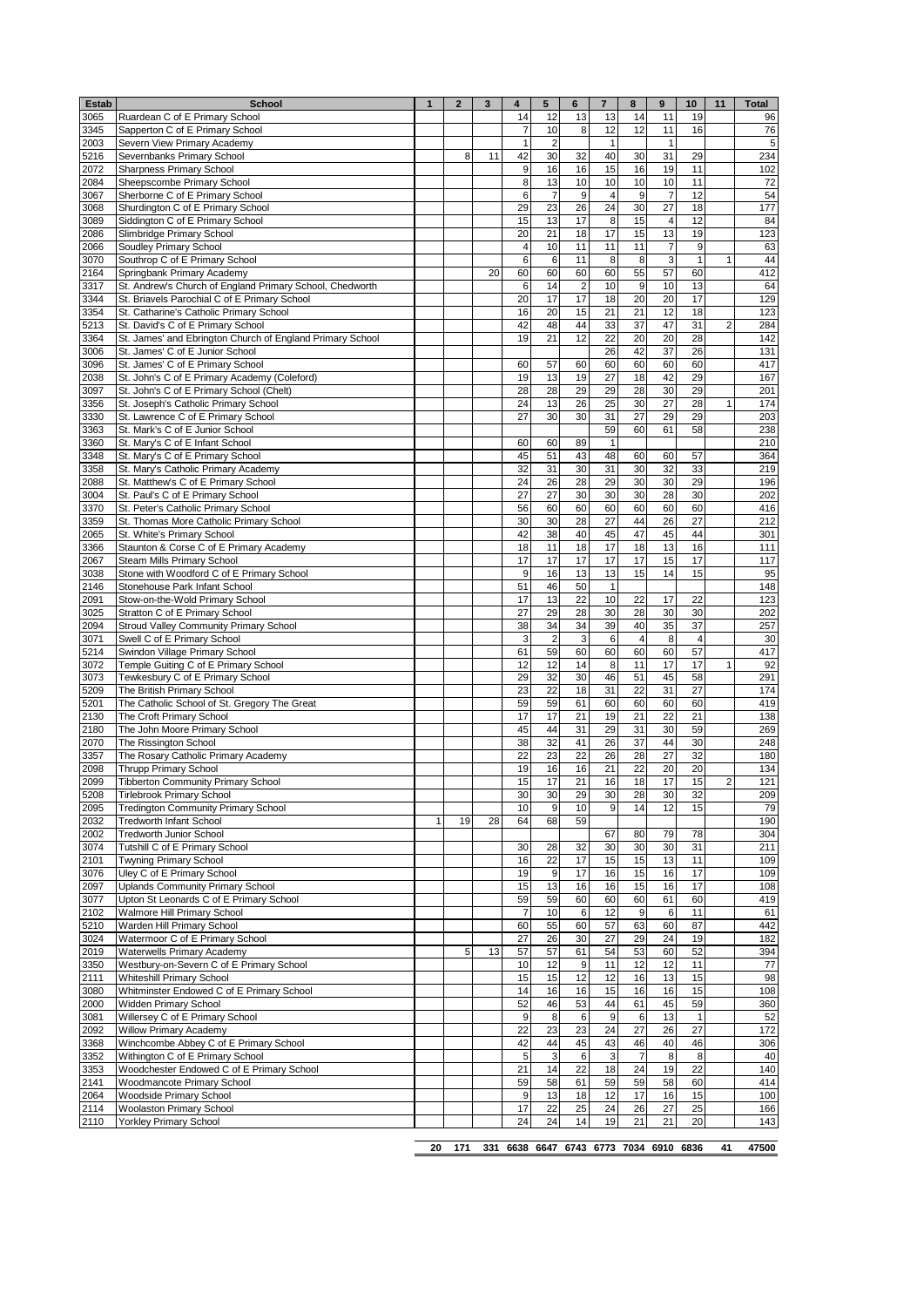## **NOR by Age - Secondary Schools May 2021 Pupil Census**

| <b>Estab</b>     | <b>School</b>                                   | 10           | 11                                   | $\overline{12}$ | 13                | 14  | 15               | 16                       | 17              | 18             | 19           | <b>Total</b> |
|------------------|-------------------------------------------------|--------------|--------------------------------------|-----------------|-------------------|-----|------------------|--------------------------|-----------------|----------------|--------------|--------------|
| 6905             | All Saints' Academy                             |              | 188                                  | 178             | 147               | 123 | 133              | 76                       | 82              | 5              |              | 932          |
| 4032             | Archway School                                  |              | $\overline{142}$                     | 159             | 161               | 169 | 152              | $\overline{90}$          | 63              | 4              |              | 940          |
| 5408             | <b>Balcarras School</b>                         |              | 194                                  | 222             | 199               | 205 | 192              | 200                      | 191             | 3              |              | 1406         |
| 4012             | <b>Barnwood Park School</b>                     |              | 179                                  | 183             | 150               | 146 | 124              | $\overline{c}$           |                 |                |              | 784          |
| 5418             | Cheltenham Bournside School & Sixth Form Centre |              | 299                                  | 299             | 289               | 261 | 254              | 165                      | 162             | 14             |              | 1743         |
| 5414             | Chipping Campden School                         |              | 231                                  | 221             | 216               | 216 | 213              | 169                      | 143             | 5              |              | 1414         |
| 5412             | Chosen Hill School                              |              | 236                                  | 226             | 211               | 225 | 221              | 108                      | 82              | $\overline{2}$ |              | 1311         |
| 5409             | Churchdown School                               |              | 269                                  | 256             | 246               | 269 | 213              | 100                      | $\overline{94}$ | $\overline{3}$ |              | 1450         |
| 5420             | Cirencester Deer Park School                    |              | 196                                  | 209             | 207               | 174 | 161              | 5                        |                 |                |              | 952          |
| $\sqrt{54}19$    | Cirencester Kingshill School                    |              | 181                                  | 186             | 170               | 187 | 174              | $\overline{c}$           |                 |                |              | 900          |
| 4024             | Cleeve School                                   |              | 261                                  | 268             | 234               | 215 | 235              | 155                      | 156             | 6              |              | 1530         |
| 5422             | Dene Magna School                               |              | 177                                  | 173             | 177               | 171 | 165              | 77                       | 61              | $\overline{c}$ |              | 1003         |
| 4002             | Denmark Road High School                        |              | 153                                  | 154             | 153               | 153 | 151              | 128                      | 89              | 4              | $\mathbf{1}$ | 986          |
| 4513             | Farmor's School                                 |              | 162                                  | 157             | 176               | 150 | 147              | 110                      | 104             | 7              |              | 1013         |
| 4009             | Five Acres High School                          |              | 160                                  | 148             | 151               | 107 | 103              |                          |                 |                |              | 669          |
| 4019             | Gloucester Academy                              |              | 141                                  | 152             | 158               | 148 | 129              |                          |                 |                |              | 728          |
| 4017             | Henley Bank High School                         |              | 163                                  | 152             | 85                | 68  | 68               | $\mathbf{1}$             |                 |                |              | 537          |
| 4018             | Holmleigh Park High                             |              | 222                                  | 234             | 207               | 167 | $\overline{172}$ | 54                       | 46              | 4              |              | 1106         |
| 5406             | Katharine Lady Berkeley's School                |              | 250                                  | 250             | 255               | 255 | 245              | 139                      | 125             | $\mathbf{1}$   |              | 1520         |
| 5424             | Maidenhill School                               |              | 157                                  | 146             | $\frac{114}{114}$ | 124 | 103              | $\mathbf{1}$             |                 |                |              | 645          |
| 5401             | <b>Marling School</b>                           |              | 156                                  | 161             | 158               | 154 | 154              | 188                      | 191             | 3              |              | 1165         |
| 5411             | Newent Community School and Sixth Form Centre   |              | 216                                  | 219             | 149               | 155 | 144              | 56                       | 53              | $\overline{c}$ |              | 994          |
| 5403             | Pate's Grammar School                           |              | 151                                  | 150             | 154               | 145 | 155              | 221                      | 240             | $\overline{2}$ |              | 1218         |
| 5421             | Pittville School                                |              | 175                                  | 203             | 176               | 157 | 122              | 5                        |                 |                |              | 838          |
| 5407             | Rednock School                                  |              | 220                                  | 240             | 211               | 200 | 188              | 80                       | 72              | 4              |              | 1215         |
| 5400             | Ribston Hall High School                        |              | 154                                  | 154             | 124               | 124 | 114              | $\overline{70}$          | $\overline{72}$ | $\overline{7}$ |              | 819          |
| 4064             | Severn Vale School                              | $\mathbf{1}$ | 273                                  | 269             | 265               | 234 | 229              | $\overline{\mathcal{L}}$ |                 |                |              | 1275         |
| 4010             | <b>SGS Berkeley Green UTC</b>                   |              |                                      |                 |                   | 67  | $\overline{74}$  | 43                       | 45              | 8              |              | 237          |
| 4001             | Sir Thomas Rich's School                        | 1            | 148                                  | 156             | 154               | 129 | 122              | 210                      | 178             | 1              |              | 1099         |
| 5428             | Sir William Romney's School                     |              | 115                                  | 114             | $\frac{105}{105}$ | 109 | 79               | $\mathbf{1}$             |                 |                |              | 523          |
| 4600             | St. Peter's Catholic High School & Sixth Form   |              | 234                                  | 240             | 238               | 239 | 234              | 169                      | 122             | 19             |              | 1495         |
| 5402             | Stroud High School                              |              | 160                                  | 159             | 160               | 158 | 151              | 148                      | 140             | 3              |              | 1079         |
| 5405             | <b>Tewkesbury School</b>                        |              | 218                                  | 214             | 221               | 208 | 213              | 128                      | 92              | 3              |              | 1297         |
| 5410             | The Cotswold Academy                            |              | 195                                  | 248             | 222               | 222 | $\overline{214}$ | 147                      | 139             | 3              |              | 1390         |
| 5404             | The Crypt School                                |              | 151                                  | 154             | 156               | 151 | 142              | 151                      | 141             | 3              |              | 1049         |
| 4005             | The Dean Academy                                |              | 84                                   | 127             | 109               | 114 | 117              |                          |                 |                |              | 551          |
| 4006             | The Forest High School                          |              | 51                                   | 60              | 66                | 46  | $\overline{72}$  | $\mathbf{1}$             |                 |                |              | 296          |
| 4068             | <b>Thomas Keble School</b>                      |              | 143                                  | 138             | 121               | 144 | 126              | $\overline{4}$           |                 |                |              | 676          |
| $\overline{541}$ | Winchcombe School                               |              | 108                                  | 99              | $\overline{92}$   | 101 | $\overline{97}$  |                          |                 |                |              | 497          |
| 5415             | Wyedean School & Sixth Form Centre              |              | 171                                  | 168             | $\frac{1}{171}$   | 169 | 156              | 127                      | 77              | 8              | 1            | 1048         |
|                  |                                                 |              |                                      |                 |                   |     |                  |                          |                 |                |              |              |
|                  |                                                 |              | 2 7084 7246 6758 6559 6258 3335 2960 |                 |                   |     |                  |                          |                 | 126            | $\mathbf{2}$ | 40330        |